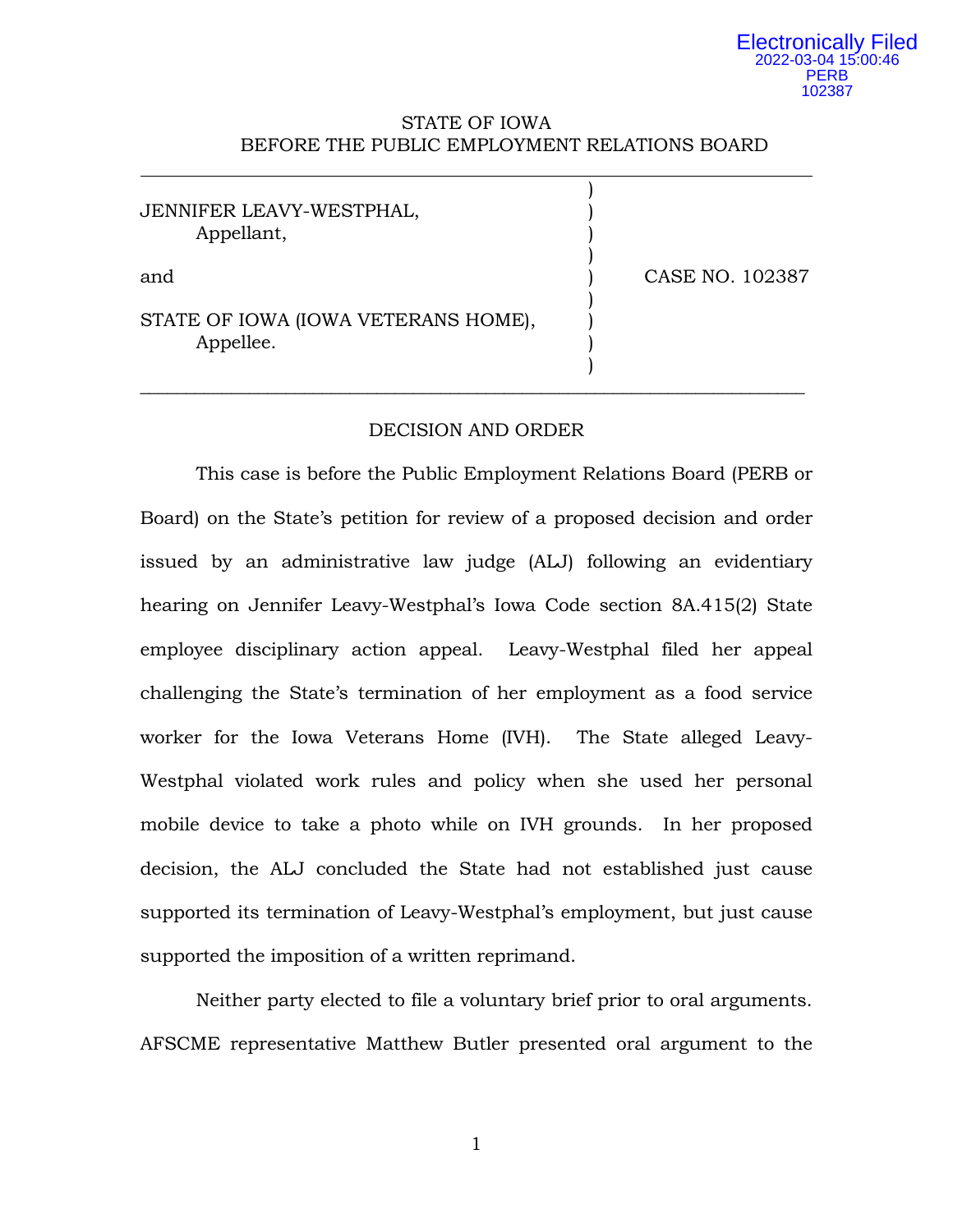Board on Leavy-Westphal's behalf and attorneys Annie Myers and Andrew Hayes presented argument on the State's behalf.

Pursuant to Iowa Code section 17A.15(3), on appeal from an ALJ's proposed decision, we possess all powers that we would have possessed had we elected, pursuant to PERB rule 621―2.1(20), to preside at the evidentiary hearing in the place of the ALJ. Pursuant to PERB rules  $621 - 11.8(8A, 20)$  and  $621 - 9.5(17A, 20)$ , on this petition for review we have utilized the record as submitted to the ALJ.

Based upon our review of this record, as well as the parties' oral arguments, we adopt the ALJ's findings of fact and we adopt the ALJ's conclusions with additional discussion. We concur with the ALJ's determinations and conclusion that the State failed to establish just cause supported its termination of Leavy-Westphal's employment. However, for the reasons set out herein, we conclude just cause supported the imposition of a five-day suspension rather than the written reprimand as determined by the ALJ.

## **FINDINGS OF FACT**

The ALJ's findings of fact, as set forth in the proposed decision and order attached as "Appendix A," are fully supported by the record. We adopt the ALJ's factual findings as our own.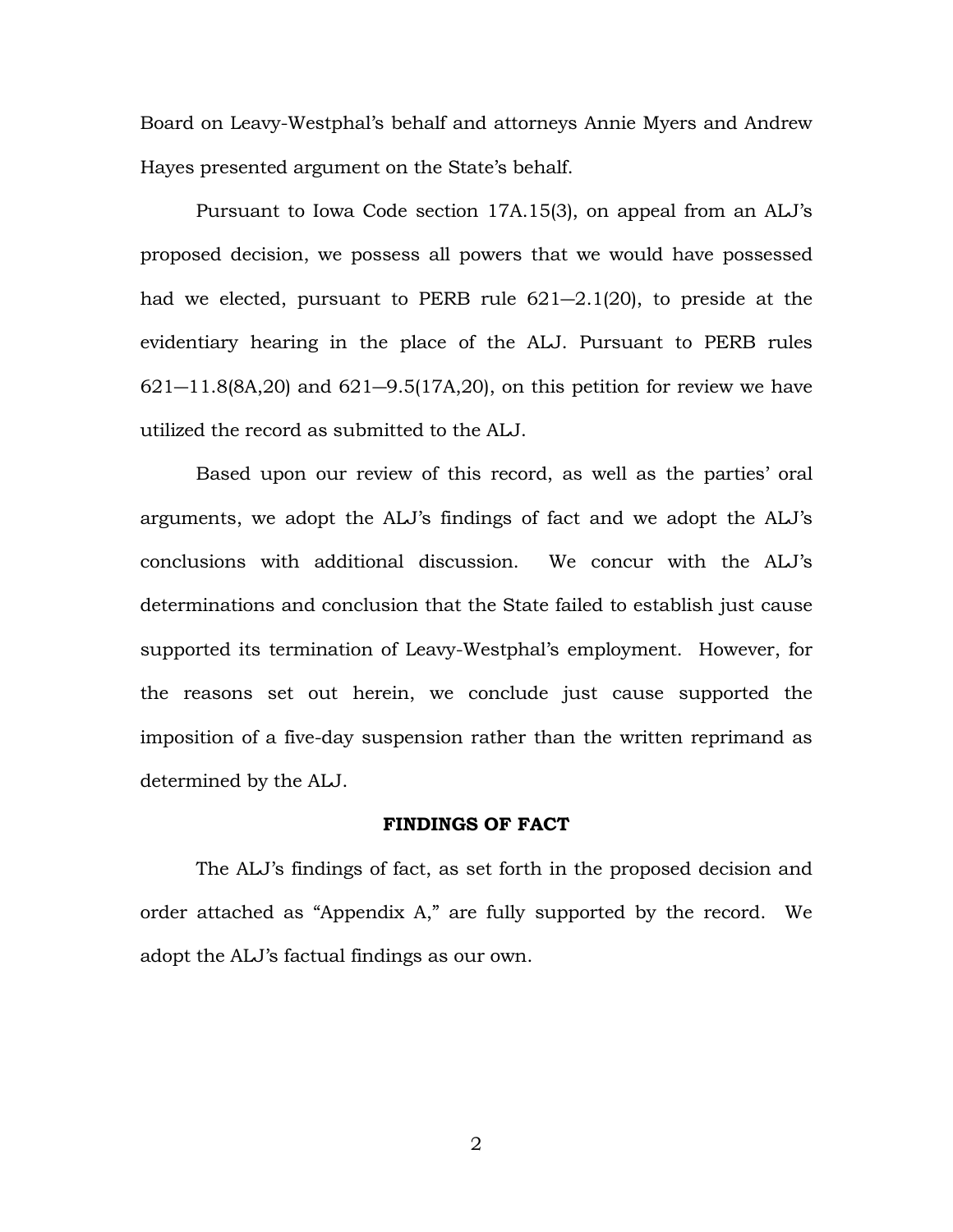#### **CONCLUSIONS OF LAW**

We agree with the ALJ's determinations as set out in Appendix A and adopt them as our own, with the following additional modification and discussion:

The ALJ's findings include the fact that Leavy-Westphal "took the picture with the purpose of showing the corn to upper management so they could decide whether the corn was fit to serve." However, Leavy-Westphal's concern is somewhat tempered by her acknowledgement that she could have taken her concerns to management during her break rather than waiting until after her job duties for the day were complete. These relevant facts we took into consideration in reaching our conclusion.

We agree with the ALJ's conclusion that "Leavy-Westphal was on notice of the [mobile device] rule and its importance." Despite some confusion about the parameters of the rule, we place weight on the State's demonstration that Leavy-Westphal was or should have been on notice of the expected conduct.

Additionally, we place greater weight than perhaps the ALJ on Leavy-Westphal's prior disciplinary actions. In the previous two and onehalf years, the State disciplined Leavy-Westphal on four occasions. The last occurrence of insubordination had occurred only two years prior and resulted in a one-day suspension.

In our review, we agree with the ALJ's findings of fact, but place greater weight on Leavy-Westphal's notice of the expected conduct for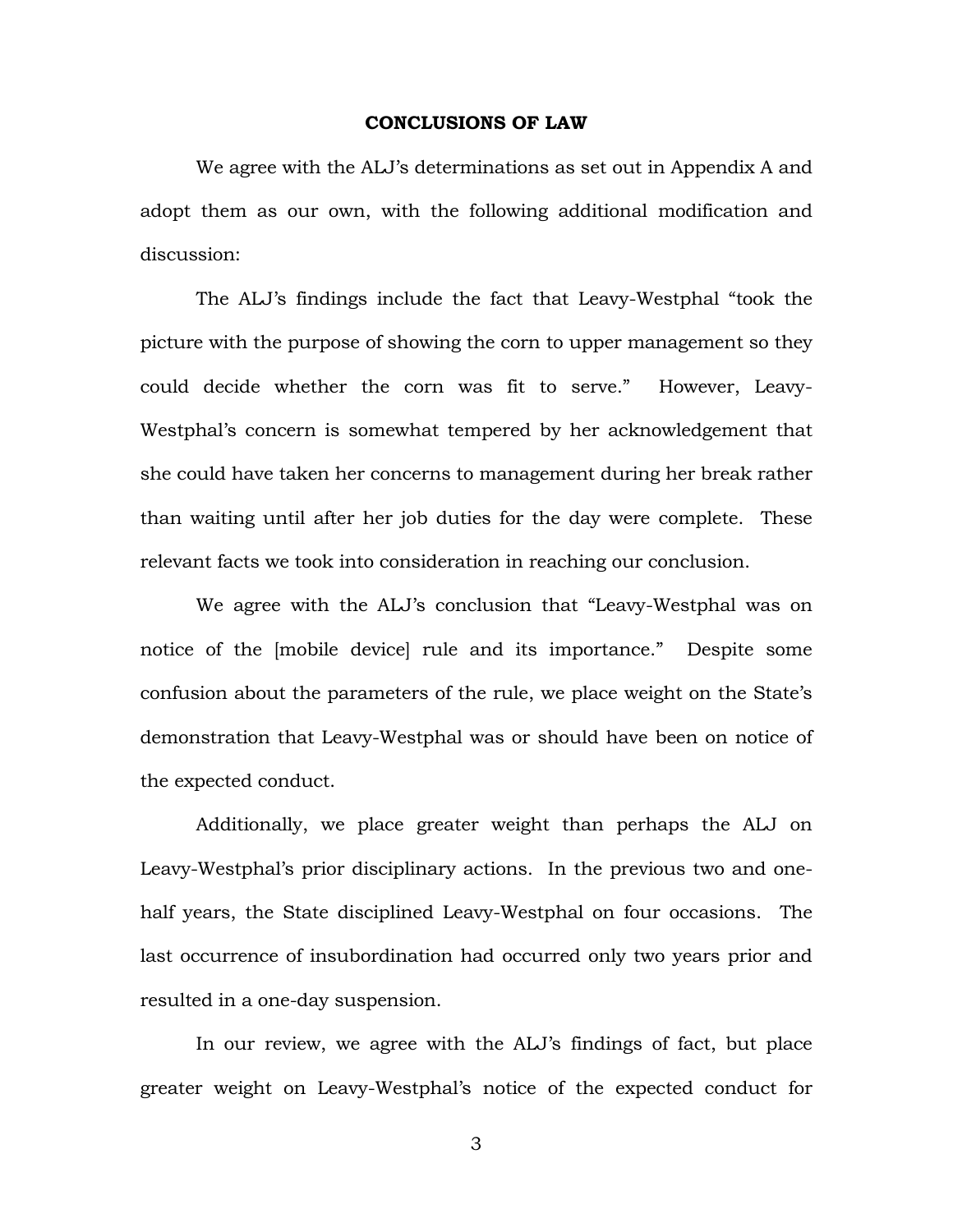mobile device prohibitions and the effect of her prior disciplinary actions. After considering the totality of circumstances, we agree with the ALJ that the State failed to establish just cause supported its termination of Leavy-Westphal's employment. However, in considering relevant factors, we conclude the State has shown just cause supports the imposition just of a five-day suspension for Leavy-Westphal.

Accordingly, we enter the following:

#### **ORDER**

The State of Iowa, Iowa Veterans Home shall reinstate Jennifer Leavy-Westphal to her former position (if the position still exists, and if not, to a substantially equivalent position), with back pay and benefits, less interim earnings; restore her benefits accounts to reflect accumulation she would have received but for the discharge; make appropriate adjustments to her personnel records and take all other actions necessary to restore her to the position she would have been in had she been given a five-day suspension rather than having her employment terminated on August 9, 2019.

The cost of reporting and of the agency-requested transcripts in the amount of \$1,323.70 are assessed against the appellee, the State of Iowa, Iowa Veterans Home, pursuant to Iowa Code section 20.6(6) and PERB rule 621—11.9(20). A bill of costs will be issued to the State in accordance with PERB subrule 11.9(3).

This decision constitutes final agency action.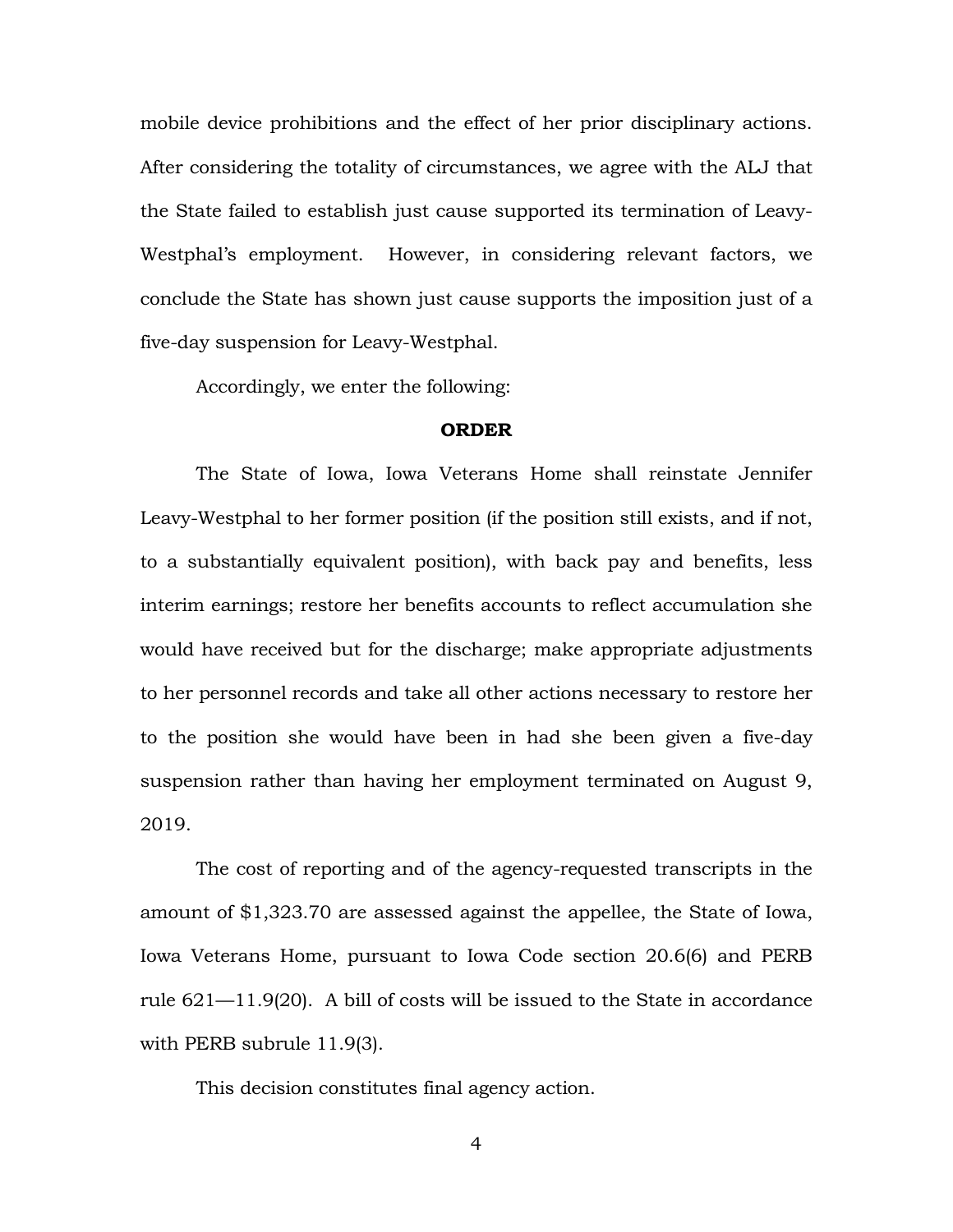DATED at Des Moines, Iowa, this 4th day of March, 2022.

PUBLIC EMPLOYMENT RELATIONS BOARD

 $U\cup U\cup U$ 

Erik M. Helland, Chair

 $\sqrt{2\mu\mu}$  ,  $\sqrt{2\mu}$ 

Jane M. Dufoe, Board Member

Original filed EDMS.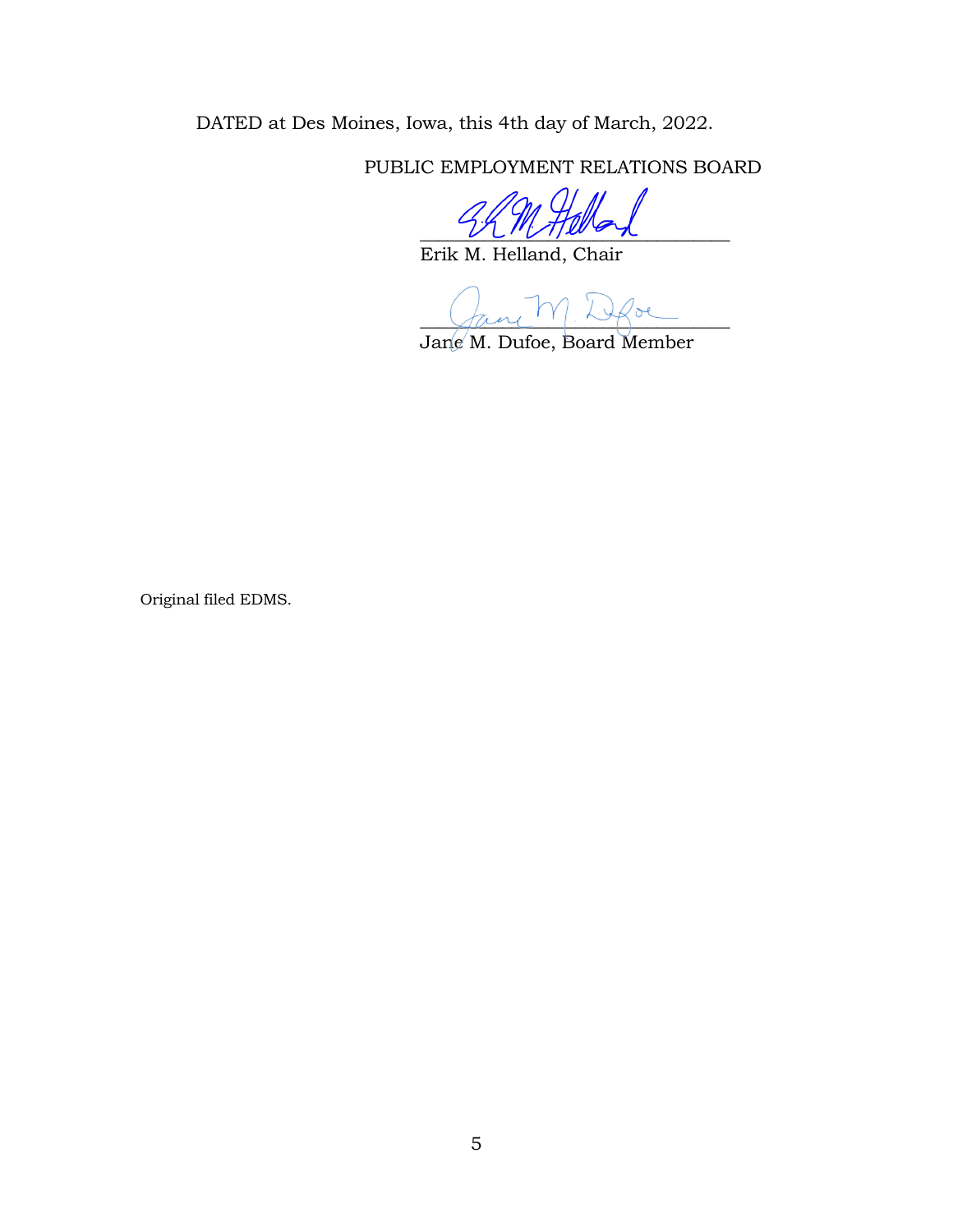APPENDIX A

)

)

### STATE OF IOWA BEFORE THE PUBLIC EMPLOYMENT RELATIONS BOARD

JENNIFER LEAVY-WESTPHAL,  $\overrightarrow{O}$  CASE NO. 102387 Appellant, )

STATE OF IOWA (IOWA VETERANS HOME), Appellee.

and **Example 2** and **PROPOSED DECISION** ) AND ORDER

Appellant, Jennifer Leavy-Westphal, filed a state employee disciplinary action appeal with the Public Employment Relations Board ("PERB") pursuant to Iowa Code section 8A.415(2)(*b*) and PERB rule 621—11.2. Leavy-Westphal appeals the third-step response of the director of the Iowa Department of Administrative Services (DAS) denying the appeal of her termination.

Leavy-Westphal worked as a food service worker for the Iowa Veterans Home (IVH). Leavy-Westphal alleges the State did not have just cause to terminate her employment on August 9, 2019. The State denies that Leavy-Westphal's termination was not supported by just cause.

A closed evidentiary hearing was held on November 17 and November 20, 2020. Matthew Butler and Melissa Speed represented Leavy-Westphal. Annie Myers and Andrew Hayes represented the State. The parties submitted posthearing briefs on or before January 15, 2021. After considering the evidence and the arguments of the parties, I propose the following:

## FINDINGS OF FACT

Jennifer Leavy-Westphal worked as a food service worker for IVH for eleven years. As a food service worker, Leavy-Westphal assisted in quality control of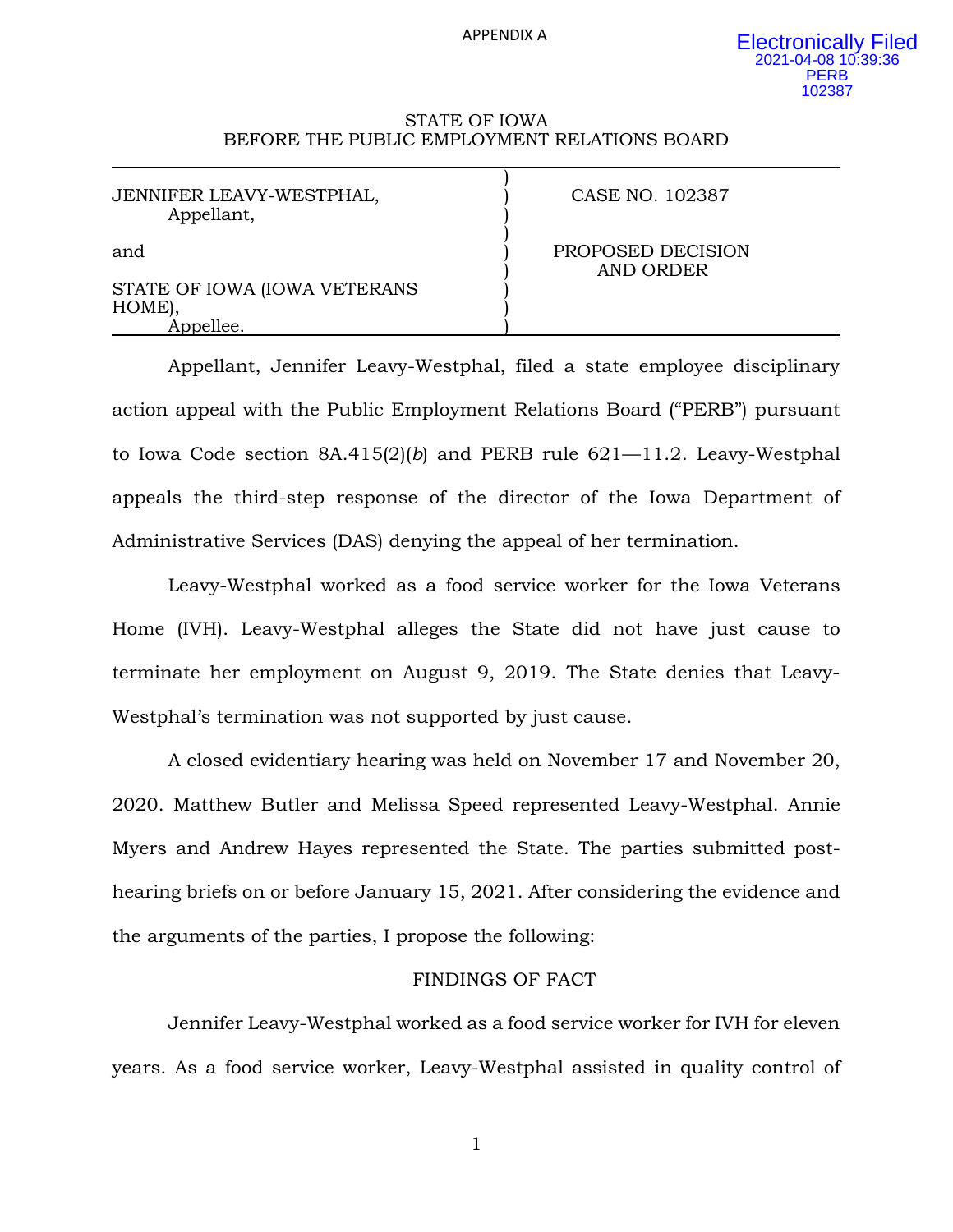food products, monitoring freezer temperatures, refrigerator and food temperatures, and sanitizing the kitchen area. A food service worker has a variety of daily duties including washing dishes, preparing trays for individual residents, and prior to COVID-19 protocols, the food service workers carried trays and helped residents into the dining rooms.

While working at IVH Leavy-Westphal has served as union steward, vice president, and president of the local union. She has also served on the contract negotiations team. Leavy-Westphal's supervisors at the time of her termination were Brett Schutt, the assistant food service director, and Andrea Maher, the clinical dietitian for IVH. In Leavy-Westphal's evaluations her supervisors ranked her job performance as meeting expectations. Her supervisors also commented that Leavy-Westphal "is an advocate for the residents and her peers, and is active in community efforts for whatever may be needed." Both Schutt and Melissa Sienknecht, the former supervisor in the food and nutrition department that now serves as the human resources director, commented that Leavy-Westphal has come to them many times with concerns for both staff and residents.

Prior to the discipline at issue, Leavy-Westphal received other discipline. In June 2017, IVH issued Leavy-Westphal a written reprimand for failure to fulfill a mandate for the second time. In September 2017, IVH issued Leavy-Westphal a one-day suspension for being disrespectful and insubordinate in the workplace. In May 2018, IVH issued Leavy-Westphal a three-day suspension for being absent without prior authorization. Finally, in July 2018, IVH issued Leavy-Westphal a five-day suspension for being absent without proper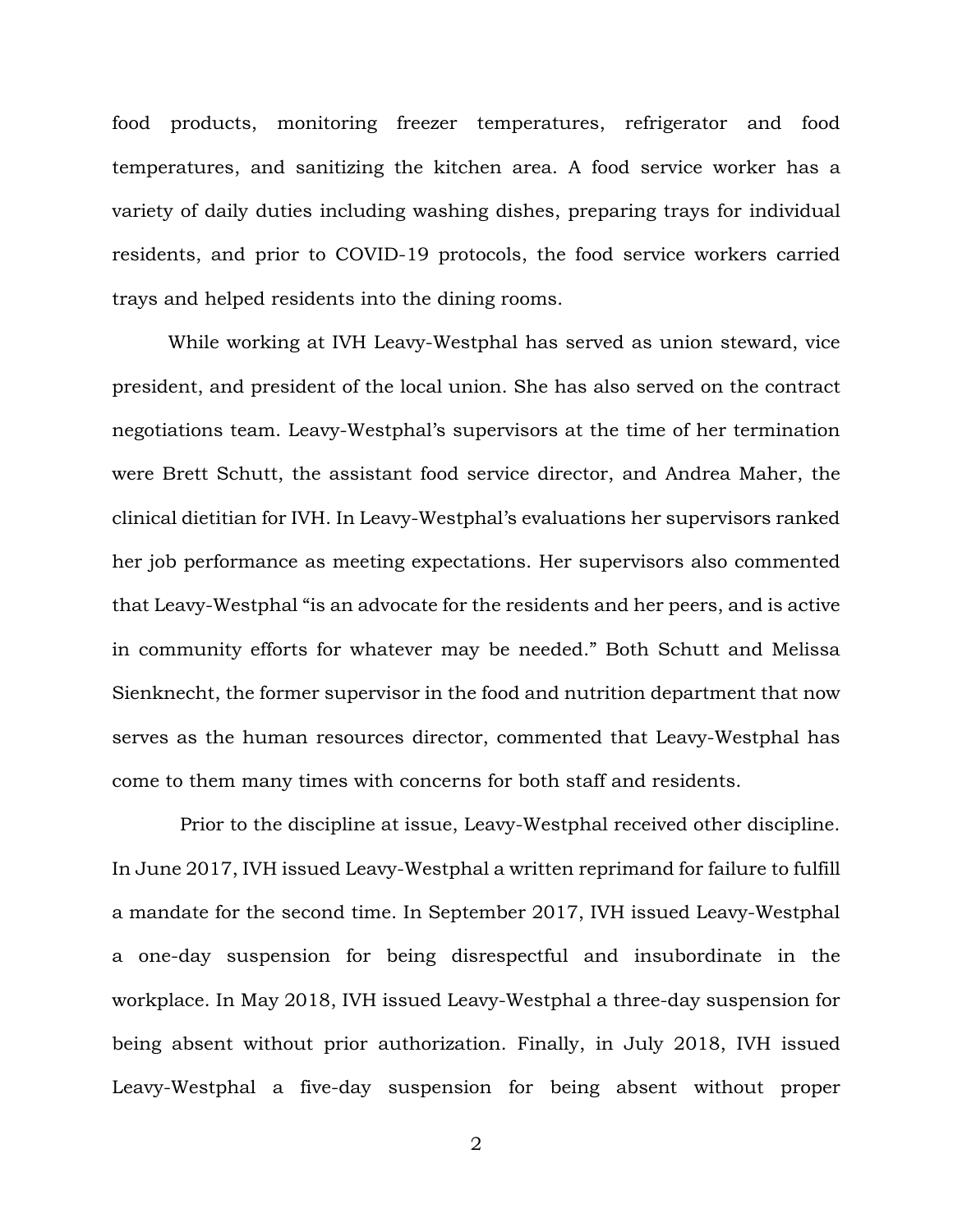authorization. The five-day suspension letter stated that "this will be considered your final warning." The letter also said, "Any further violation of Commission of Veterans Affairs Work Rules may result in further discipline up to and including discharge."

As an employee at IVH, Leavy-Westphal underwent various training. Leavy-Westphal had a certificate of achievement from a ServSafe Food Handler Training from April 2019. She also completed other online and in-person training. However, the staff also communicated about policies and updates on a weekly basis. In the food service area, Maher and other supervisors would have "scoop" meetings Monday, Wednesday, and Friday at 8:45 a.m. for food service workers. The scoop meeting is a huddle where the employees take notes on important issues. These meetings last anywhere from five to fifteen minutes.

IVH policies are updated on an annual basis or as needed throughout the year. Administration notifies the kitchen staff when the policies have been updated by email. However, Maher noted that as the supervisor in the food service area, she felt that anything significant needed to be brought up by the bureau chief or leader in the department. That was the purpose behind the scoop meetings. Thus, kitchen staff would receive policy updates through email and verbalization of the policy from leaders at the scoop meetings.

As part of work time, staff are allowed to review the policies. The staff can use the computer lab in the facility to check email and review the policies. However, several employees noted the computer lab is often locked, and they must find a supervisor to get the key for the computer lab. Additionally,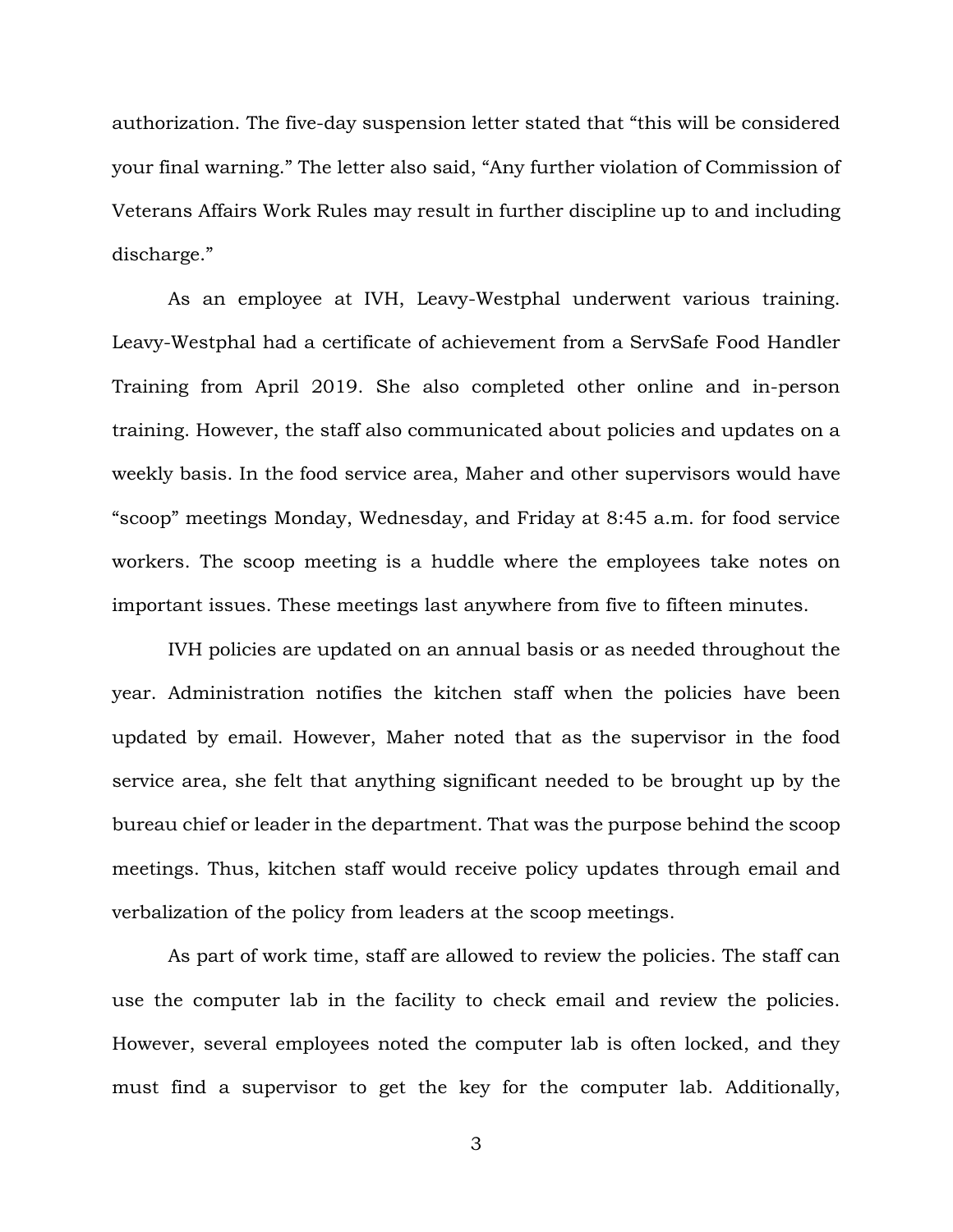employees commented that supervisors would tell the employees to get back to other duties rather than checking these policy updates in the computer lab during their work time. Some food service employees rarely check their emails.

In the past Leavy-Westphal has requested to receive a written copy of a policy. However, even upon request, it took a few days before she received a written copy of the requested policy.

Leavy-Westphal acknowledged receiving IVH policies on January 25, 2019. This acknowledgement stated that "it is my responsibility to read and be familiar with all State of Iowa Commission of Veterans Affairs, and Iowa Veterans Homes Policies and Work Rules." The acknowledgement further added "I understand that failure to comply and/or any violation of the policies and work rules listed above will result in disciplinary action, up to and including discharge." Leavy-Westphal also acknowledged that she received the State of Iowa Employee Handbook in November 2018.

At issue in this appeal is Policy 070B, regarding mobile devices in the facility. IVH implemented this policy in 2012 and updated the policy in October 2018. IVH emailed this mobile device policy to all staff on December 12, 2017, after updating the policy to clarify that employees shall not carry personal phones in work areas. The policy change that occurred around 2017 and 2018 was particularly significant as personal degradation had been added as a form of abuse, and the policy change attempted to encompass that. Maher believes the kitchen staff were made aware of the cell phone policy multiple times. First, staff received HIPAA training, which Leavy-Westphal completed on October 3,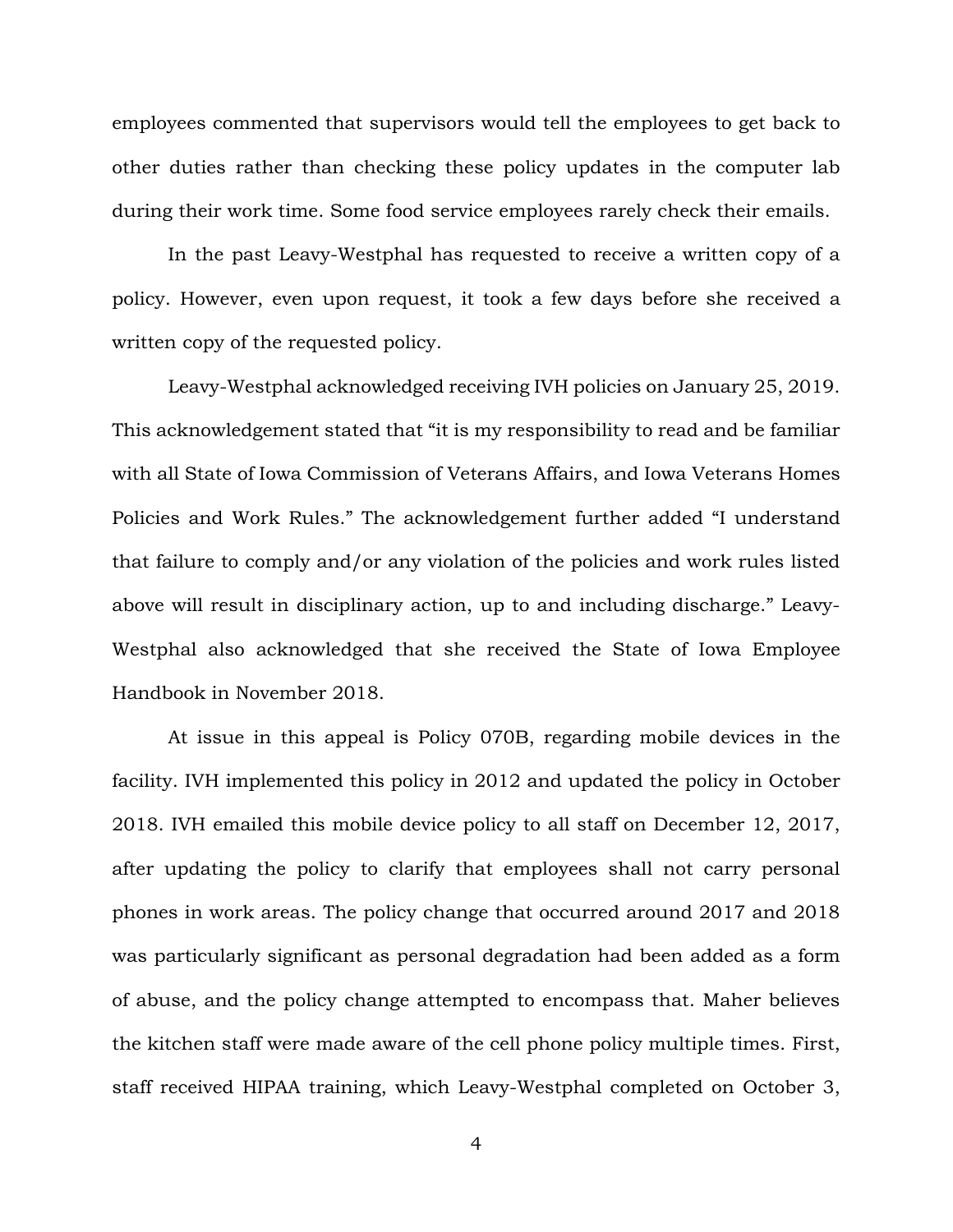2018, which referred to the Mobile Device Policy. Maher also discussed the cell phone policy in many scoop meetings because of its importance. At the scoop meetings Maher gave the highlights of the policy rather than reading it or providing a copy of the policy. Maher told the kitchen staff that staff cannot carry cellphones on them in the workplace. Although in the scoop meetings Maher told the staff not to have the cell phone on them at all, she also emphasized the purpose of the policy was to protect the residents. Leavy-Westphal claims that from these meetings she understood that staff could not take pictures in resident areas and could not carry cellphones on your person while working on the floor.

The instant appeal arose from an incident on August 6, 2019. IVH received corn to serve to the residents from a local farmer. Approximately five food service workers were in the veggie prep area in the basement of one of the IVH buildings preparing the corn. This area is generally a locked area of the facility. The workers were shucking and cleaning 500 servings of corn. When shucking the first bag or two, the workers noticed little black bugs or worms on the tips of the husks of corn. The staff alerted management to the situation. Management assessed the situation while the staff continued shucking the corn. When finding additional husks that contained worms, the workers removed the worms and cut off the ends that contained the worms. The food service workers collected the worms in one or multiple bowls.

Both Maher and Schutt assessed the corn. Management, including Maher and Schutt came to the veggie prep area three to four times while the staff was shucking the corn to evaluate the corn for potential contamination. Schutt even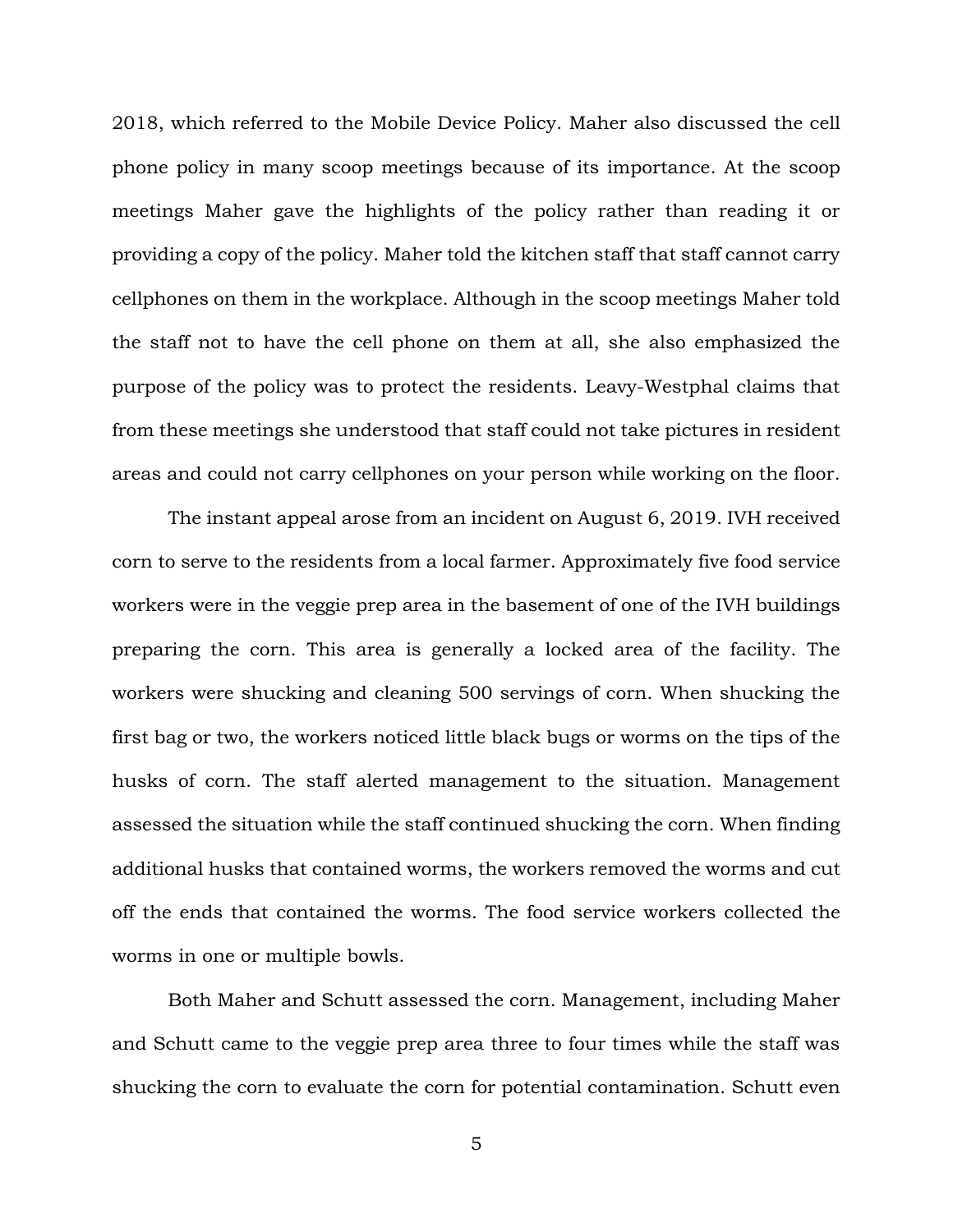took pictures of the corn on his cellphone. It is unclear from the record whether this cellphone was a personal phone or a work phone.

After reviewing the corn, consulting with other members of management, and conducting additional research, Maher determined the corn was acceptable to serve. Maher had spoken to the local grower who had told her that insecticides were not used out of concern for the residents' safety, thus the corn would contain some bugs. However, Maher ultimately determined the corn was safe to serve.

On August 6, Leavy-Westphal was working in the nourishment position. As part of her duties for that day she filled orders from all the units throughout the entire facility. Basically, she needed to get the groceries for the units, bag them up, and then after the last break at 12:30 p.m., she and the other workers in the nourishment position would disburse all the groceries to the different units. At approximately 12:15 p.m. she went downstairs to check on the ice cream that those in the nourishment position would take on the carts to the units. The freezer area is next to the veggie prep area where other food service workers were shucking corn. Leavy-Westphal went into the veggie prep area, saw the corn, and was disgusted. At least some of her coworkers told her to leave it be as they had convinced Schutt and Maher to serve the corn. A couple of the employees were discussing using the worms for fishing bait.

Leavy-Westphal went back upstairs and finished obtaining all the things she needed for her delivery. Then Leavy-Westphal took her fifteen minute break at 12:30 until 12:45.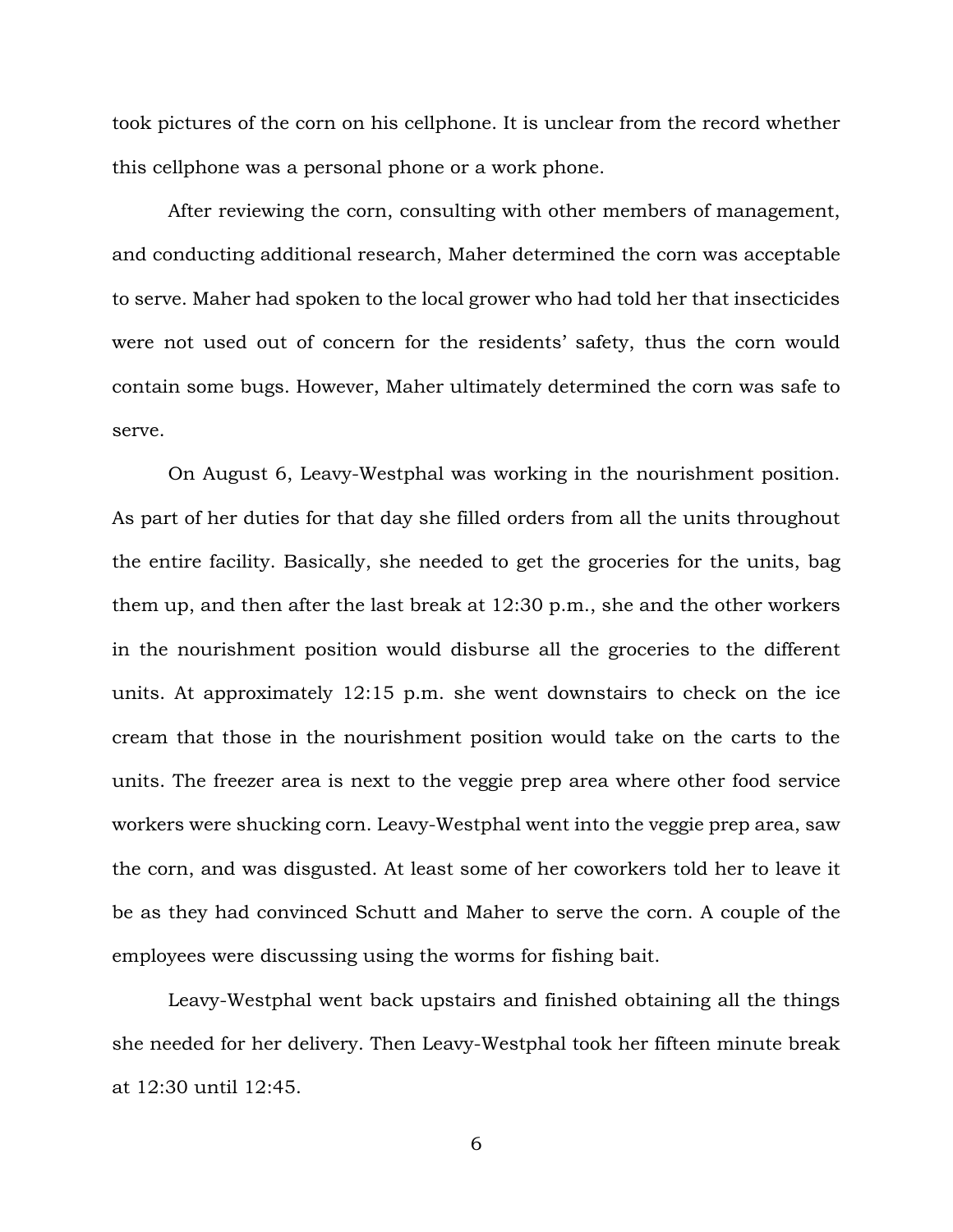During her break, Leavy-Westphal asked a coworker if she could borrow his cellphone as she always keeps her phone in her car. She explained to him that she intended to take a picture of the corn so that she could go "up the chain of command" and show management above Maher and Schutt. He agreed and told her what locker his phone was in. Leavy-Westphal retrieved the phone and went back downstairs to the veggie prep area. She took a picture of one of the bowls with grubs in it. As she took the picture, one of her coworkers, Dillon Horn, put his hand over the bowl. At the time of the investigatory interview, one of the workers claimed Leavy-Westphal said she was going to post the picture on Facebook. The other coworkers in the room stated that Leavy-Westphal did not say what she was going to use the picture for. Leavy-Westphal contends she stated, "It's not like I'm going to put it on Facebook." The staff in the room told Leavy-Westphal that management had seen the corn. It is unclear whether Leavy-Westphal knew at the time she took the picture that management had decided to serve the corn. While some of her coworkers in the room told her they had convinced their supervisors to serve the corn, others told her that management was still making the decision on whether to serve the corn.

After Leavy-Westphal took the picture of the corn, she went back upstairs, sent the picture from her coworker's cellphone to her own personal cellphone and then deleted the picture off her coworker's cellphone and put his phone back in the locker. Later, this coworker texted Leavy-Westphal back asking, "what [did] they say?"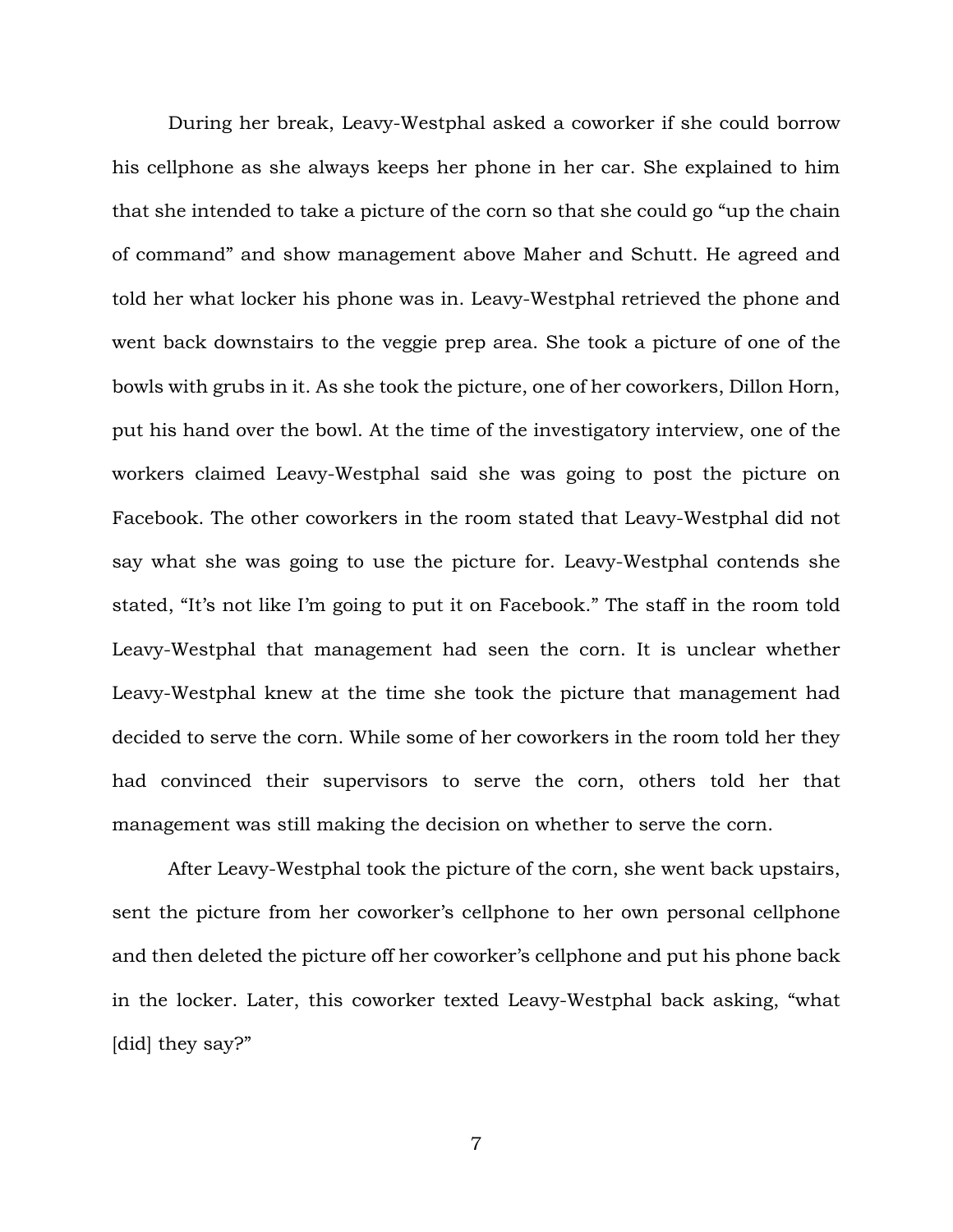After taking the picture Leavy-Westphal finished her break. She grabbed her cart and went to the Ulery building which has eight units. She dropped off groceries to all eight units. Generally, the employee on that run does not return until 2:00 p.m., and then the employee would clock out for the day.

Leavy-Westphal claims she took the picture on her break because she assumed that by the time she was done with her duties for the day the corn would be cleaned up and there would not be proof of the amount of worms and the condition of the corn. She intended to finish her job duties and then take the picture to Melissa Sienknecht, the human resources director that used to be her supervisor in the food and nutrition team or to take the picture to the administrator on duty. Leavy-Westphal did later acknowledge that during her break it may have been possible for her to go to management at that time rather than taking the picture and waiting until after her job duties for the day were complete before bringing her concerns to management.

Despite some testimony that Leavy-Westphal said she may post the picture on Facebook, I find Leavy-Westphal's testimony regarding her reasons for taking the picture credible. Supervisors agreed that Leavy-Westphal has taken concerns of both residents and staff to management before. A coworker that knew of Leavy-Westphal's plans to take the picture texted her asking what "they" had said seemingly implying that Leavy-Westphal was going to show the picture to management. The evidence demonstrates Leavy-Westphal took the picture with the purpose of showing the corn to upper management so they could decide whether the corn was fit to serve.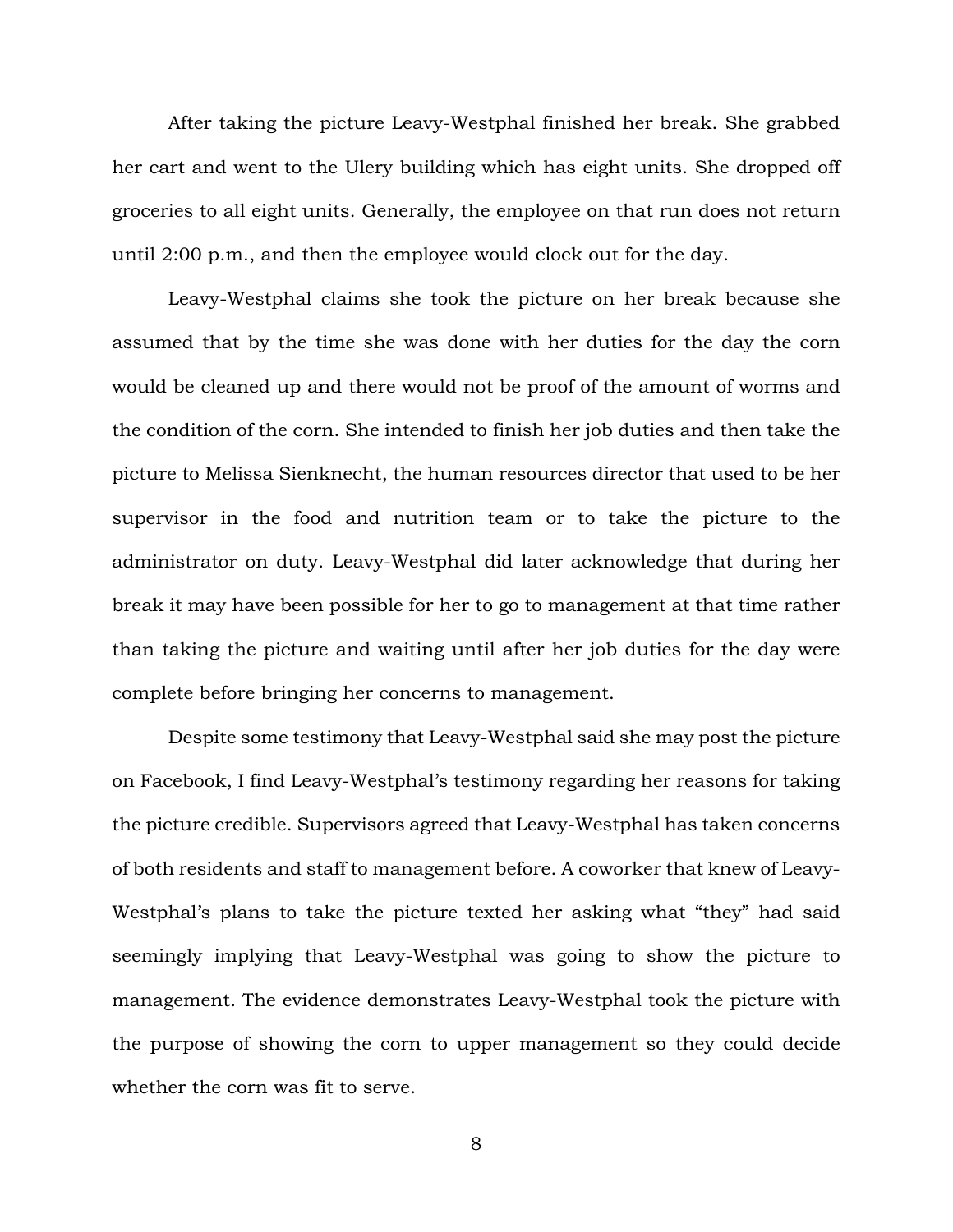After Leavy-Westphal took the picture, Horn reported to Ashleigh Gummert that Leavy-Westphal had been in the veggie prep area and had taken a picture of the worms. On that day, Horn stated that he was not thinking about a potential rule violation, but yet still reported what occurred. This report went to Schutt and Maher. They contacted Melissa Sienknecht and reported one of the staff had used a cell phone. Sienknecht began an investigation that same day prior to Leavy-Westphal's return from her deliveries. Sienknecht and Schutt conducted the majority of the investigation.

Upon Leavy-Westphal's return from Ulery, her supervisor, Schutt saw her coming and retrieved her for an investigatory interview. During the questioning Leavy-Westphal admitted to using a cellphone in the veggie prep area while she was on break. She also stated she intended to bring the picture to Melissa or other management to show them what was going on. She admitted she did not have permission to use a cellphone in the veggie prep area. She did not want to go to Schutt as he already was aware what was going on and the staff had told her they talked Schutt and Maher into serving the corn. Leavy-Westphal expressed confusion about the cellphone policy. She claimed she was on her break and was in an area without any residents, so she did not think she was in violation of Policy 070B. She thought that policy applied only in resident areas or to pictures that may include residents. When asked whether she was intending on posting the picture on Facebook, Leavy-Westphal responded, "Come on. I'm sitting on a 5 day. Who would be silly enough to put something like that about the Iowa Veterans Home on Facebook?"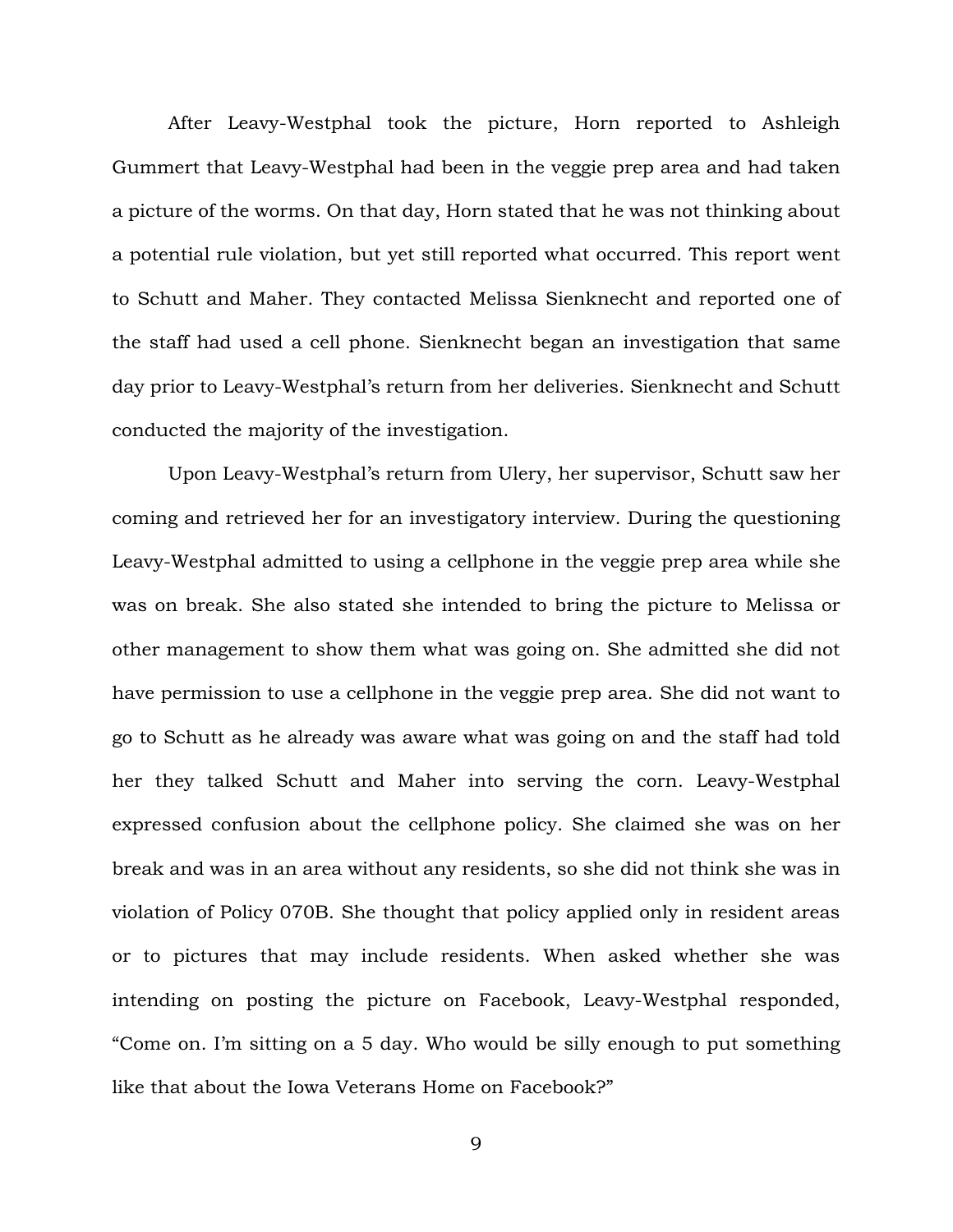Schutt and Sienknecht not only interviewed Leavy-Westphal on August 6, but also interviewed three other employees that were in the veggie prep area shucking corn. Management conducted a follow-up interview with one of those employees again on August 8.

Schutt placed Leavy-Westphal on administrative leave on August 6, 2019. On August 9, Schutt and Sienknecht conducted a *Loudermill* interview with Leavy-Westphal. They told Leavy-Westphal that management had concluded the investigation and determined she had violated rules regarding insubordination and Policy 070B, the mobile device policy. Based on their findings, they determined termination was appropriate. When they asked Leavy-Westphal if she wanted to provide any other relevant information, Leavy-Westphal stated that she had nothing to say that would change the outcome.

IVH reached the decision to terminate after the investigation because Leavy-Westphal already had a five-day and final warning for violation of other work rules. Sienknecht and Maher were involved in the decision to terminate and they also talked to Penny Cutler-Bermudez and the personnel officer. Management stated they considered just cause factors. They considered the fact that other employees had been disciplined for committing this same infraction. One such employee posted a photo on snapchat, which was found to be resident abuse, and that employee was terminated for the egregiousness of the conduct. Ultimately, management found that Leavy-Westphal violated Policy 070B and proceeded to the next step of discipline, which was termination.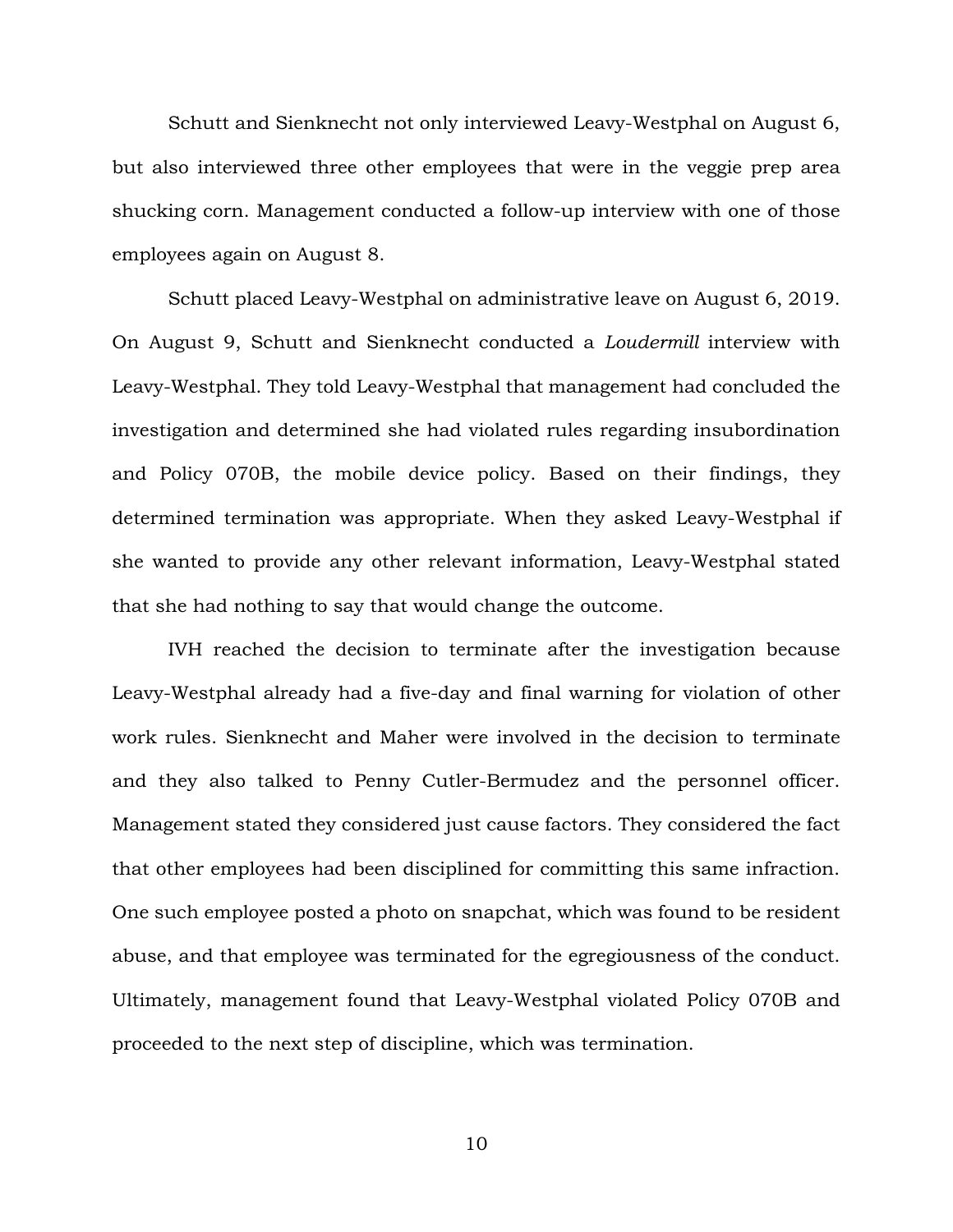IVH issued a termination letter on August 9, 2019. In the letter the State provided that "On August 6, 2019 you used your personal mobile device to take a photo while on IVH grounds." The State claims that Leavy-Westphal's actions were in violation of the Commission of Veterans Affairs Work Rules B3, which states "Insubordination will not be tolerated. You are expected to follow all written and verbal instructions of supervisory staff or the designated person in charge." The State also claims that Leavy-Westphal violated Policy 070B which states, "While mobile device use is permitted, under no circumstances should photos, recordings or other media be taken on personal mobile devices while conducting IVH business or on IVH grounds."

Leavy-Westphal filed a grievance on August 12, 2019, claiming she was terminated without just cause. Leavy-Westphal filed the present appeal with PERB on October 30, 2019.

Throughout the grievance and the instant appeal, Leavy-Westphal claims that she did not have notice of the parameters of the cell phone policy and other people used their phones on IVH grounds without receiving discipline.

Other IVH food service workers were interviewed and testified as to their knowledge of the cell phone policy. At the time of his interview on August 6, both Lucas Vandenberg and Dillon Horn, when responding to a question from the investigators, said they understood the policy and it had been discussed with the staff. However, Dillon Horn also stated in his investigatory interviews that when he reported Leavy-Westphal, he was not thinking about a rule violation, but just thought she was going about expressing her concern the wrong way. In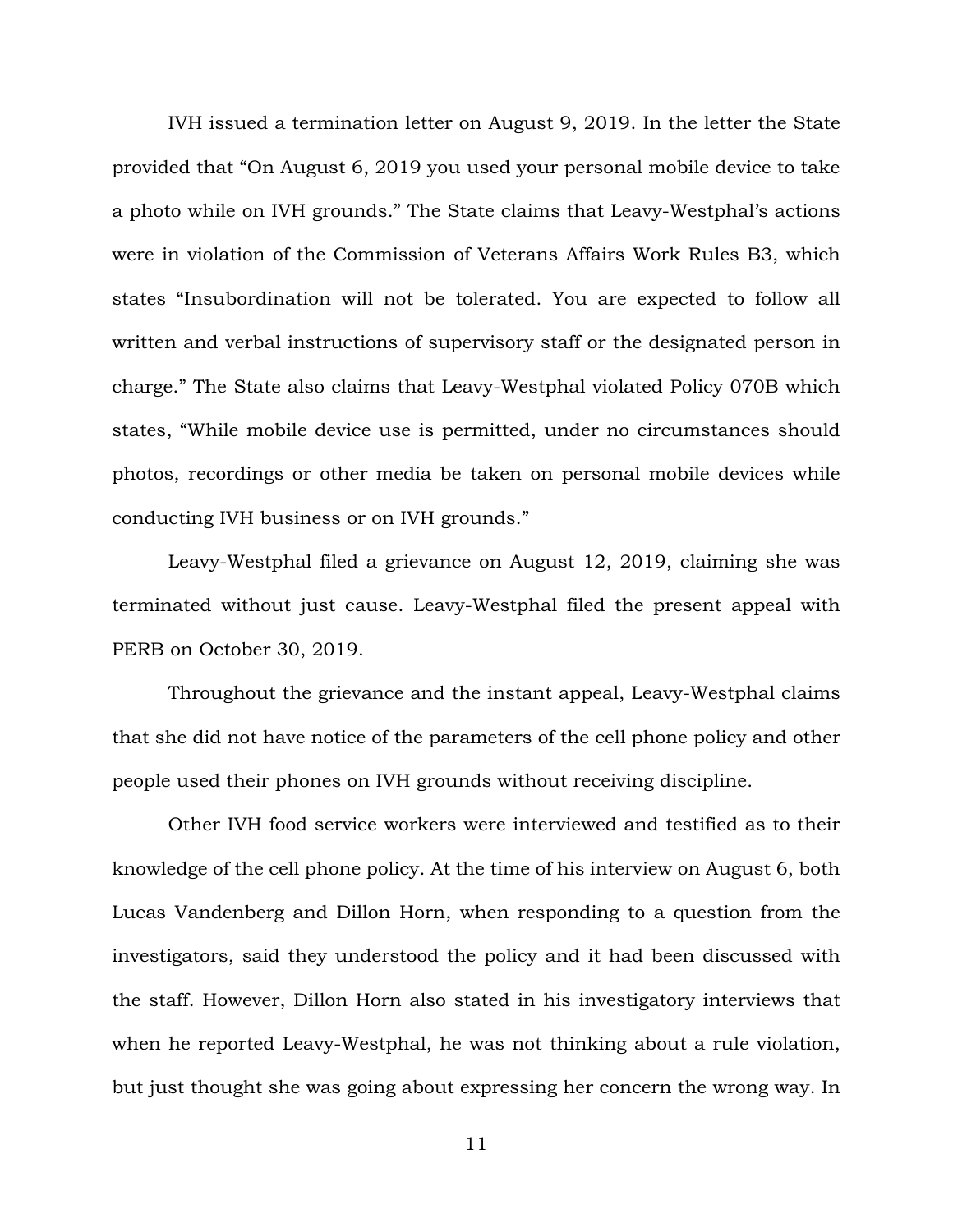December 2019, after Leavy-Westphal's termination, IVH sent out the cell phone policy again and required the employees to witness that they had received the policy. By the time of the hearing, it is clear the food service workers understood the mobile device policy.

I find it credible that at the time of the incident Leavy-Westphal did not understand the parameters of the mobile device policy. Leavy-Westphal maintained this claim throughout her investigation and this appeal. The testimony regarding the mobile device policy clarified management's emphasis on degradation of the resident. Hence, the main takeaway from the staff meetings was likely that employees cannot take pictures of residents or resident areas. Further, Leavy-Westphal did not have her phone in the facility, and thus likely did not see this rule as a potential concern for herself. Also, it is unclear from the record that her coworkers recognized at the time that her actions constituted a violation of this policy as her coworkers did not report her for that purpose. Although this rule was discussed by management, the credible evidence in the record shows that Leavy-Westphal did not understand the exact limits of such rule.

Leavy-Westphal also contends she was treated disparately as other employees used their cell phones in work areas and were not disciplined. At hearing, Leavy-Westphal provided pictures that had been posted on Facebook by coworkers. Some supervisors had even reacted to these posts. Some of these pictures were taken in break rooms. Other pictures were in work areas. The evidence in the record demonstrates that some of the pictures were taken on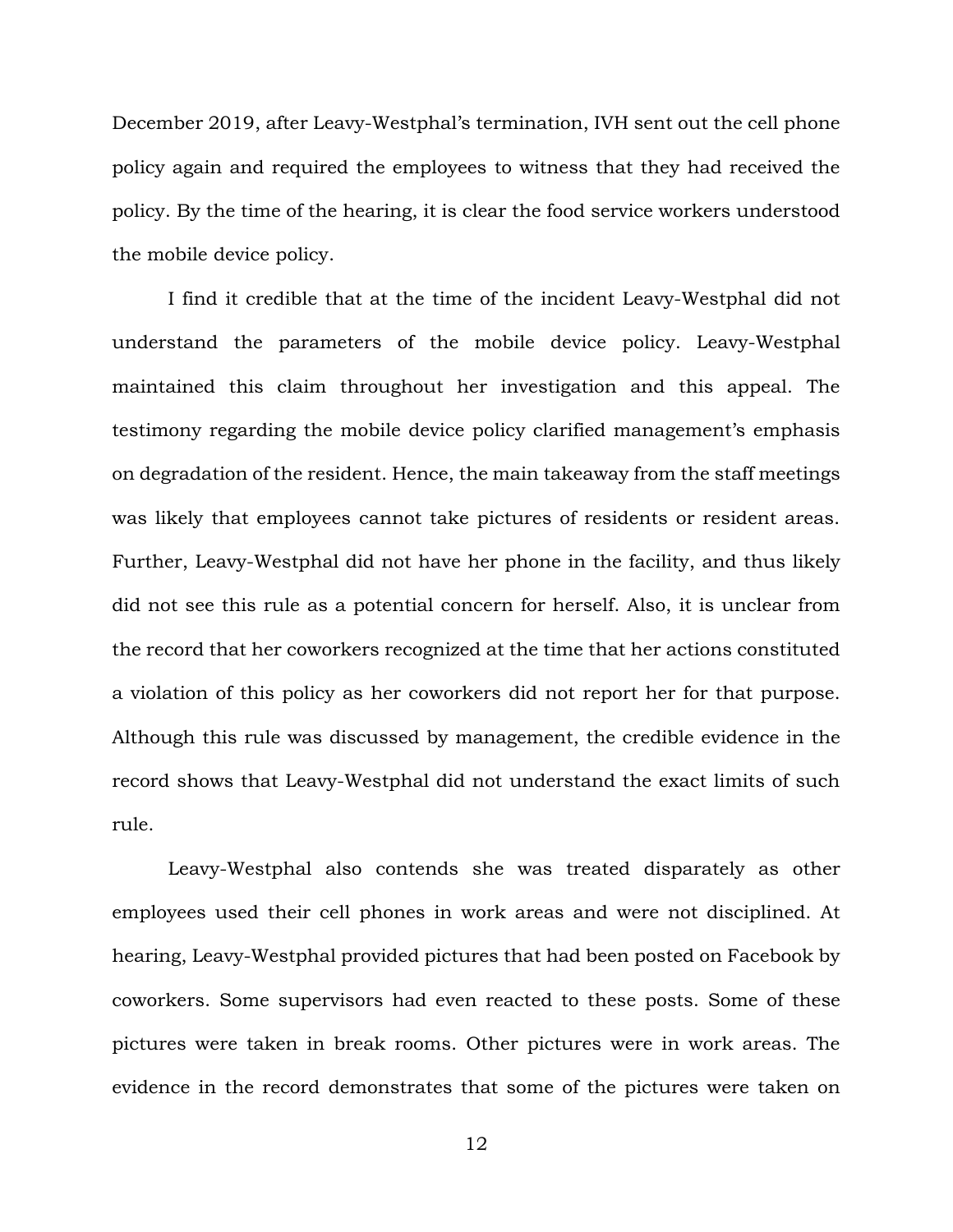State-issued phones. It is unclear the extent to which management knew about the pictures that were posted on Facebook that were taken in work areas. Leavy-Westphal also provided evidence that on special occasions, supervisors encouraged employees to take pictures while at work.

# CONCLUSIONS OF LAW

Leavy-Westphal filed this appeal pursuant to Iowa Code section 8A.415(2),

which states:

# 2. *Discipline Resolution*

*a.* A merit system employee . . . who is discharged, suspended, demoted, or otherwise receives a reduction in pay, except during the employee's probationary period, may bypass steps one and two of the grievance procedure and appeal the disciplinary action to the director within seven calendar days following the effective date of the action. The director shall respond within thirty calendar days following receipt of the appeal.

*b.* If not satisfied, the employee may, within thirty calendar days following the director's response, file an appeal with the public employment relations board . . . If the public employment relations board finds that the action taken by the appointing authority was for political, religious, racial, national origin, sex, age, or other reasons not constituting just cause, the employee may be reinstated without loss of pay or benefits for the elapsed period, or the public employment relations board may provide other appropriate remedies.

DAS rules provide specific discipline measures and procedures for disciplining

employees. Those rules are as follows:

11—60.2(8A) Disciplinary actions. Except as otherwise provided, in addition to less severe progressive discipline measures, any employee is subject to any of the following disciplinary actions when the action is based on a standard of just cause: suspension, reduction of pay within the same pay grade, disciplinary demotion, or discharge . . . . Disciplinary action shall be based on any of the following reasons: inefficiency, insubordination, less than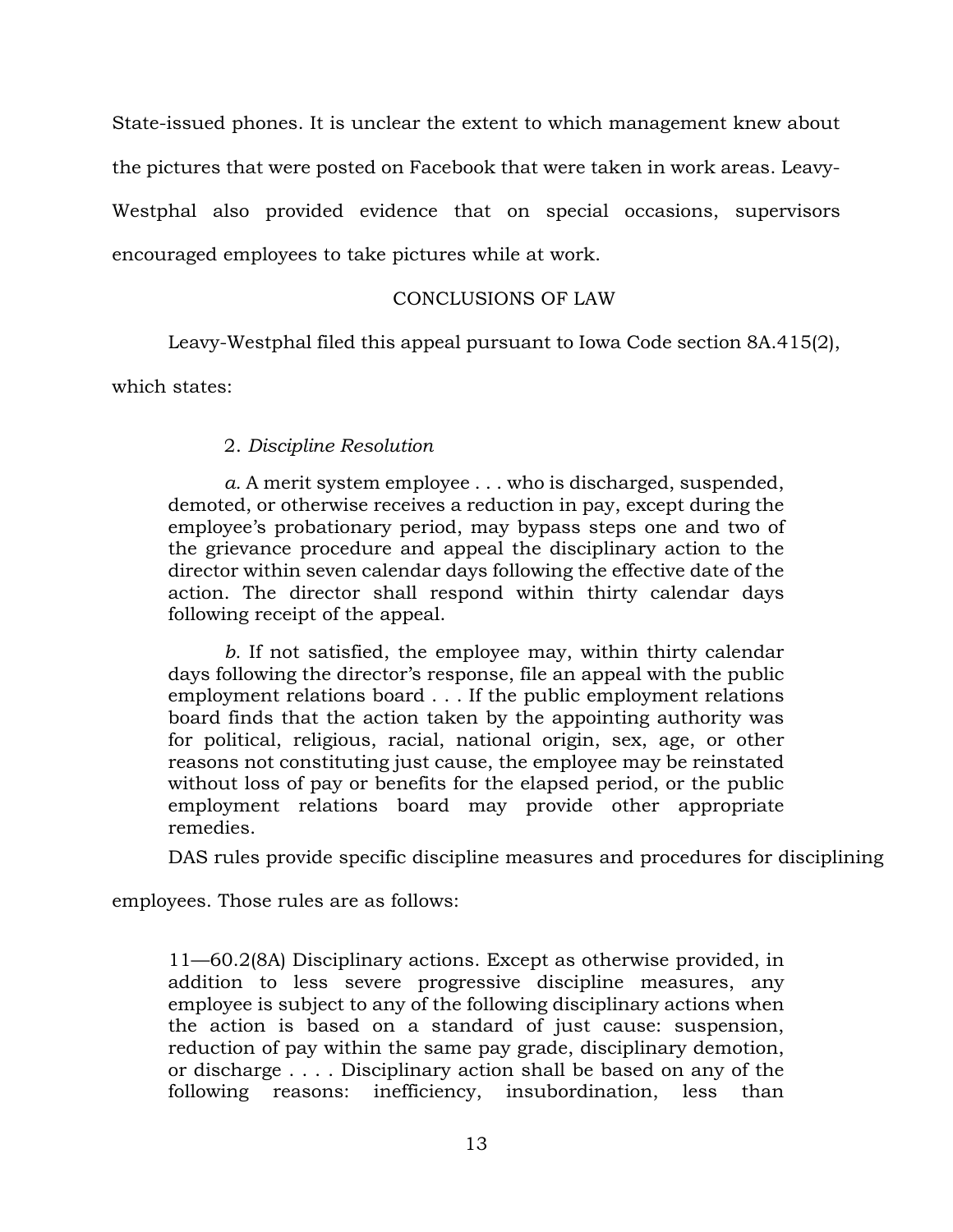competent job performance, refusal of a reassignment, failure to perform assigned duties, inadequacy in the performance of assigned duties, dishonesty, improper use of leave, unrehabilitated substance abuse, negligence, conduct which adversely affects the employee's job performance of the agency of employment, conviction of a crime involving moral turpitude, conduct unbecoming a public employee, misconduct, or any other just cause.

. . . .

60.2(4) Discharge. An appointing authority may discharge an employee. Prior to the employee's being discharged, the appointing authority shall inform the employee during a face-to-face meeting of the impending discharge and the reasons for the discharge, and at that time the employee shall have the opportunity to respond. A written statement of the reasons for the discharge shall be sent to the employee within 24 hours after the effective date of the discharge, and a copy shall be sent to the director by the appointing authority at the same time.

The State bears the burden of establishing that just cause supports the discipline imposed. *Phillips and State of Iowa (Dep't of Human Res.)*, 12-MA-05 at App. 11. The term "just cause" when used in section 8A.415(2) and in administrative rule is undefined. *Stockbridge and State of Iowa (Dep't of Corr.)*, 06-MA-06 at 21 (internal citations omitted). Determination of whether management has just cause to discipline an employee requires case-by-case analysis. *Id.* at 20.

When determining the existence of just cause, PERB examines the totality of the circumstances. *Cooper and State of Iowa (Dep't of Human Rights)*, 97-MA-12 at 29. The Board has stated the just cause determination "requires an analysis of all relevant circumstances concerning the conduct which precipitated the disciplinary action, and need not depend upon a mechanical, inflexible application of fixed 'elements' which may or may not have any real applicability to the case under consideration." *Hunsaker and State of Iowa (Dep't of Emp't*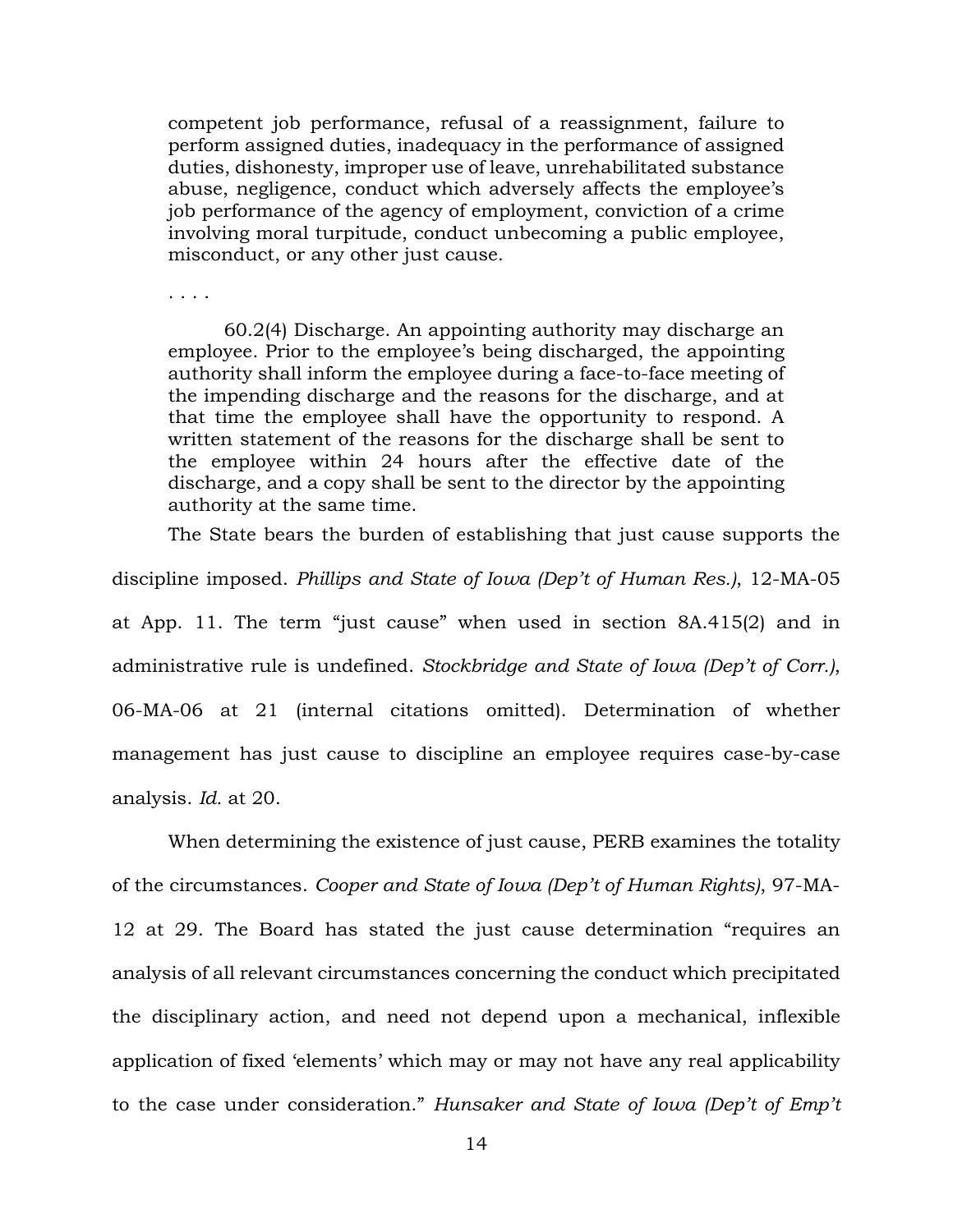*Servs.)*, 90-MA-13 at 40. Although just cause requires examination on a caseby-case basis, the Board has declared the following factors may be relevant to the just cause determination:

While there is no fixed test to be applied, examples of some of the types of factors which may be relevant to a just cause determination, depending on the circumstances, include, but are not limited to: whether the employee has been given forewarning or has knowledge of the employer's rules and expected conduct; whether a sufficient and fair investigation was conducted by the employer; whether reasons for the discipline were adequately communicated to the employee; whether sufficient evidence or proof of the employee's guilt of the offense is established; whether progressive discipline was followed, or not applicable under the circumstances; whether the punishment imposed is proportionate to the offense; whether the employee's employment record, including years of service, performance, and disciplinary record, have been given due consideration; and whether there are other mitigating circumstances which would justify a lesser penalty.

*Hoffmann and State of Iowa (Dep't of Transp.)*, 93-MA-21 at 23. The Board has

also considered how other similarly situated employees have been treated. *Kuhn* 

*and State of Iowa (Comm'n of Veterans Affairs)*, 04-MA-04 at 42.

PERB has determined the presence or absence of just cause rests on the reasons stated in the disciplinary letter. *Eaves and State of Iowa (Dep't of Corr.)*, 03-MA-04 at 14. Iowa Code section 8A.413(19)(*b*) and DAS rule require the State to provide the employee being disciplined with a written statement of the reasons for the discipline. *See Hunsaker and State of Iowa (Dep't of Emp't Servs.)*, 90-MA-13 at 46, n.27. In order to establish just cause, the State must demonstrate the employee is guilty of violating the work rule, policy, or agreement cited in the termination letter. *Gleiser and State of Iowa (Dep't of Transp.)*, 09-MA-01 at 17– 18, 21.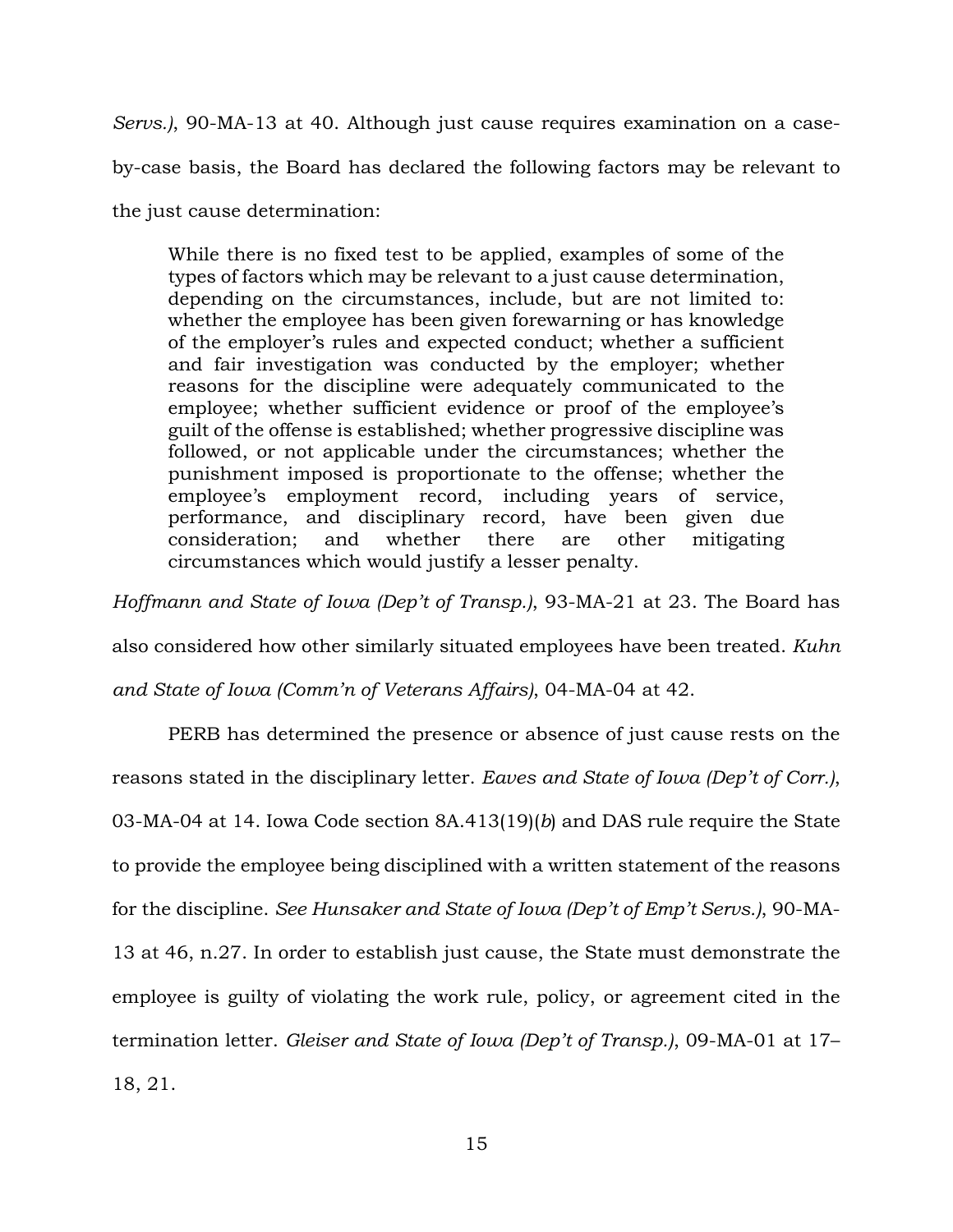In the termination letter, IVH cited two rule violations that justified terminating Leavy-Westphal's employment. The first rule cited was Iowa Commission of Veterans Affairs Code of Conduct and Work Rules B3, which states: "Insubordination will not be tolerated. You are expected to follow all written and verbal instructions of supervisory staff or the designated person in charge." IVH also claimed it terminated Leavy-Westphal's termination for a violation of Policy No. 070B. This policy, in relevant part, states the purpose of the policy is: "To establish criteria and guidelines for appropriate use of both state issued and personal mobile devices . . . by Iowa Veterans Home (IVH) employees" and "To ensure the highest level of safety and security for residents, staff and visitors. To maximize work productivity and limit distractions to the IVH workforce. To safeguard the privacy and confidentiality of our residents and staff." In the procedures of Policy 070B, the policy states that employees must: "Respect residents and staff in the area. Device usage should not disturb residents or interfere with the work of other staff members." Finally, the policy provides:

- 1. IVH limits the use of personal mobile devices while attending to IVH business and while on IVH grounds. Employees shall not carry personal cell phones on their person in work areas.
- 2. Employees may use personal mobile devices during lunch and break periods in areas away from residents, resident care and other forms of Protected Health Information (PHI) as described in Policy 088. Such areas where mobile device use is permitted include the main floors of the Dack, Malloy, Loftus, Sheeler and Heinz Hall buildings that are utilized for breaks, individual break rooms on the units, private offices, and common areas exterior to individual units in the Fox and Ulery buildings.
- 3. While mobile device use is permitted, under no circumstances should photos, recordings, or other media be taken on personal mobile devices while conducting IVH business or on IVH grounds.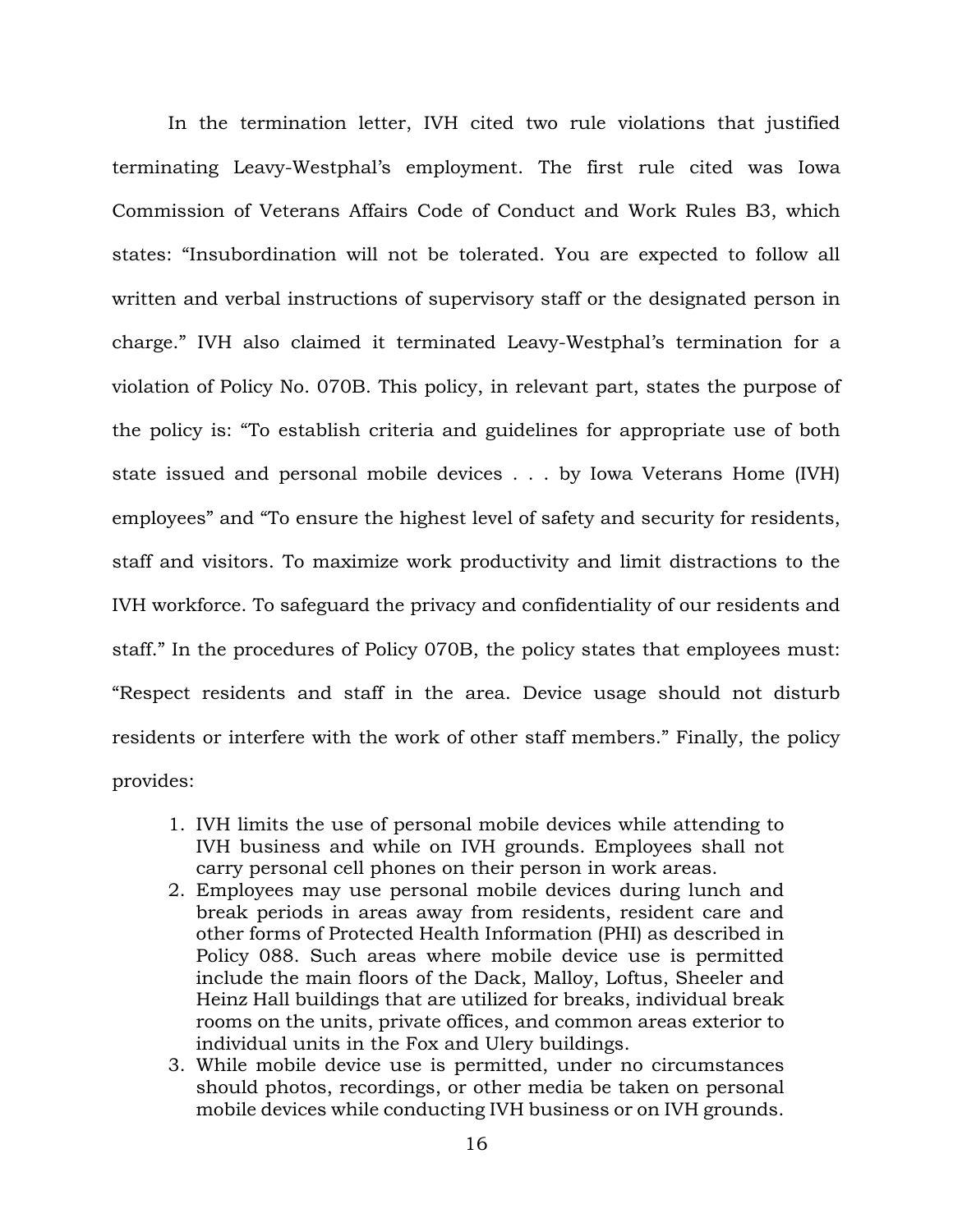Other policy provisions of note include IVH Policy 009, which is part of IVH's Compliance and Ethics program. This policy states that if an employee in their daily work encounters a situation they believe is prohibited, the employee must report the issue to a supervisor.

Leavy-Westphal does not dispute that she took a picture with a cell phone in the veggie prep area. Policy 070B prohibits such conduct. The State has shown Leavy-Westphal violated the rule as provided in the letter of termination. The other rule cited, the rule regarding insubordination, is derivative of the primary violation of Policy 070B. The State cites no conduct which would warrant a violation of this rule, other than the underlying offense of Leavy-Westphal's violation of Policy 070B, the mobile device policy. As the State has shown Leavy-Westphal violated Policy 070B, the State has shown the derivative violation of Iowa Commission of Veterans Affairs Code of Conduct and Work Rules B3. The State, however, has shown no independent basis for a violation of Work Rule B3.

Throughout the investigation and the hearing, Leavy-Westphal repeatedly contends that she did not have notice of the parameters of the mobile device policy. The State claims it provided Leavy-Westphal with adequate notice.

Based on the evidence in the record, the State has shown it provided Leavy-Westphal with notice about the mobile device policy. IVH emailed all staff the policy in December 2017. IVH further mentioned the policy at a training in 2018, which Leavy-Westphal attended. Finally, Leavy-Westphal's supervisors discussed this policy many times at scoop meetings with food service staff. Although the specific details of the rules may not have been discussed and the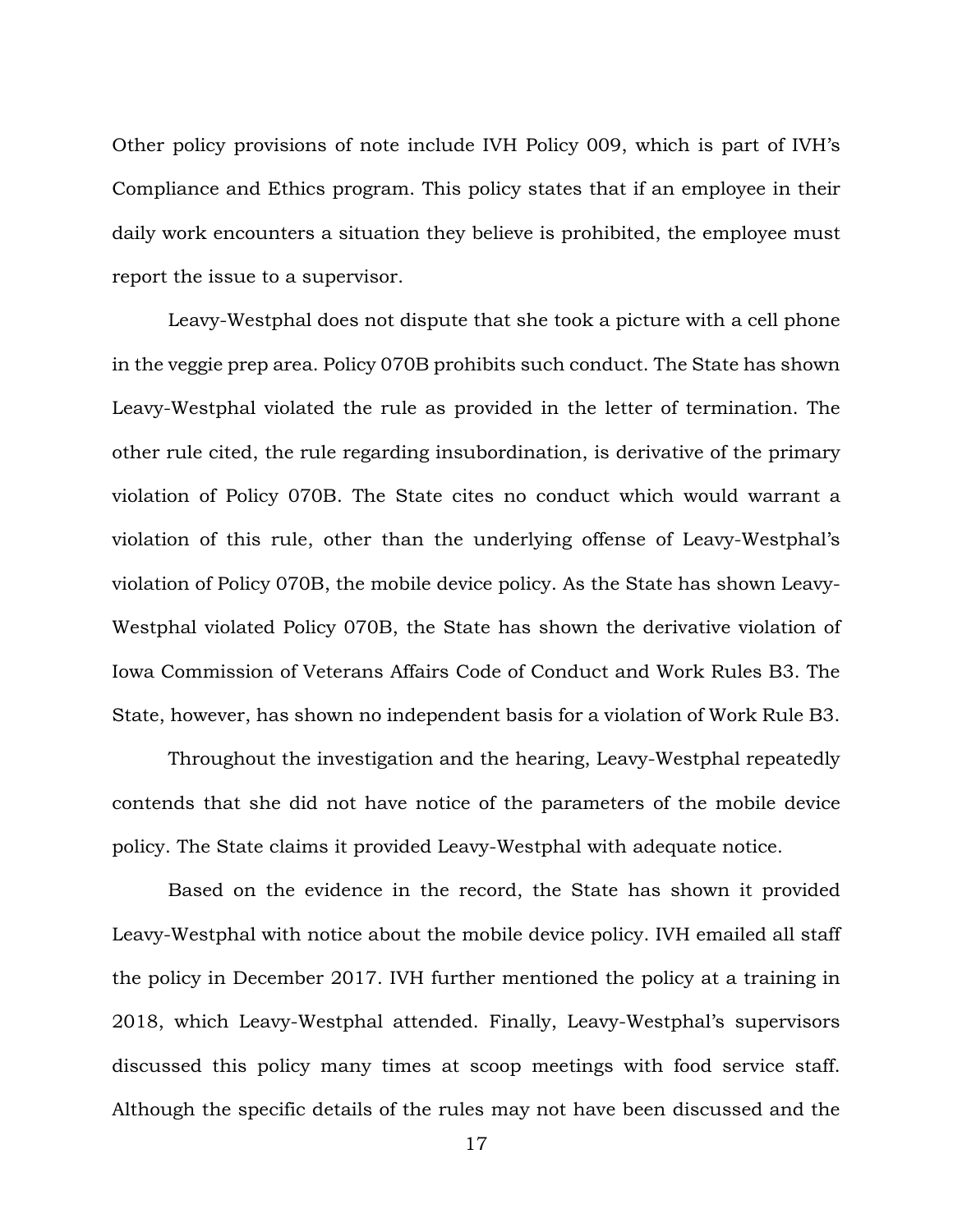State did not read the text of the policy to staff, the State provided its staff notice of the policy as well as the importance of such policy, and did provide a copy of the full policy via email in December 2017. I cannot find the State has a duty to verbally instruct all food service workers at IVH on every facet of the mobile device policy. Leavy-Westphal was on notice of the rule and its importance, and she had the means of reviewing it in its entirety. The State has demonstrated that Leavy-Westphal was or should have been on notice of the expected conduct.

Leavy-Westphal further argues that IVH's investigation into the matter was not fair or sufficient. She claims there was nothing the investigation could have yielded that would have changed the outcome. She also contends that her supervisor Brett Schutt should not have been involved as an investigator as he was involved in making the decision to serve the corn and that decision led to the incident at issue. The State argues the investigation was fair and sufficient.

During the investigation, the human resources director and the assistant food service director both were involved in conducting the interviews. They interviewed Leavy-Westphal as well as the other food service workers that were in the room when Leavy-Westphal took the picture. Leavy-Westphal was given a chance to respond to the allegations during the course of the investigation. Although Schutt testified that Leavy-Westphal was terminated because she violated the policy and already had a final warning this does not in itself demonstrate the conclusion was determined prior to the investigation.

However, Schutt's involvement in the investigation is concerning. During her investigatory interview Leavy-Westphal admitted that she was told Schutt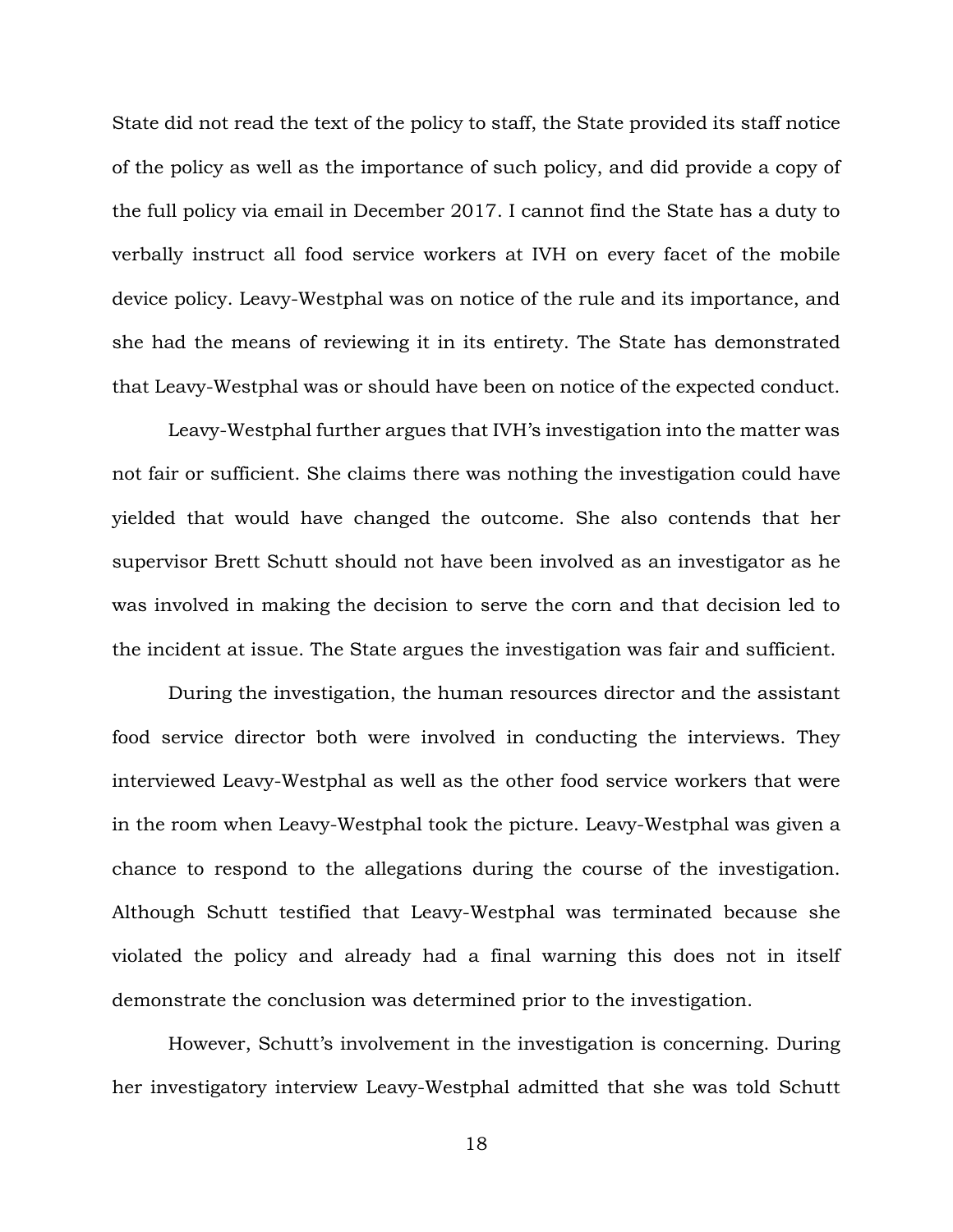and Maher had already made the decision to serve the corn, and she did not believe that decision was appropriate. Leavy-Westphal alleged she took the picture, and thereby violated the rule, to show Maher and Schutt's superiors because she disagreed with the decision that Maher and Schutt, now one of the investigators, made. Although Leavy-Westphal's statement did not concern the central question of whether she violated the rule, it did provide her motivation for violation of the rule, which could be considered as a mitigating factor. This statement placed Schutt in a position where he had a conflict of interest. He needed to stay a neutral party during the investigation, but the primary witness had now singled him out as the reason for her need to violate the rules and take the picture of the corn. Despite Leavy-Westphal's statements, Schutt continued to be part of the investigation team and interviewed subsequent employees. His continuation as an investigator jeopardized the fairness of the investigation.

Leavy-Westphal also argues that she was treated disparately as other personnel at IVH took pictures while at the facility and were not disciplined. The State denies that it treated Leavy-Westphal disparately from other similarly situated employees.

Although, the mobile device policy prohibits employees from taking pictures in work areas of the facility, this prohibition was not absolute. It is clear from the record that employees could take pictures throughout the facility with permission from a supervisor. Employees could take pictures in break rooms while on break. Employees also could take pictures on state-issued cell phones when permitted by management.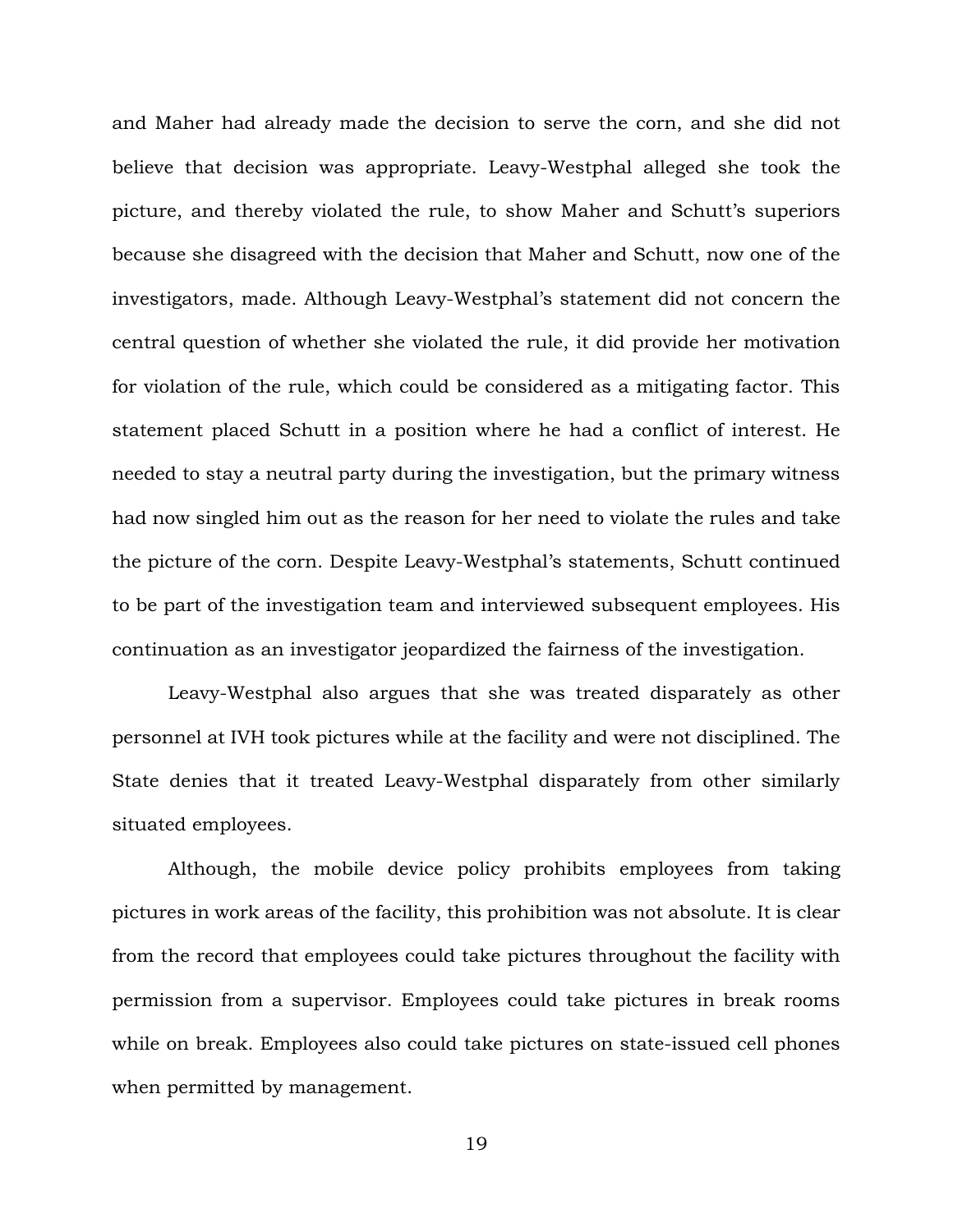Leavy-Westphal provided documentation that other employees have taken pictures throughout the facility. This documentation is not enough to show the State treated Leavy-Westphal disparately from other employees. The pictures provided may have been taken pursuant to authorization from supervisors, may have been taken on a State-issued phone with authorization from management, or may have been taken in break areas. The record is absent of evidence that other employees engaged in an action similar to Leavy-Westphal, that action was known to management, and management failed to take disciplinary action against the employee.

Further, testimony indicates other employees have been disciplined for violation of the mobile device policy. The State has shown with sufficient evidence that it did not treat Leavy-Westphal disparately.

Finally, Leavy-Westphal argues the disciple imposed was not proportionate to the offense. Leavy-Westphal contends the State's use of previous discipline as justification for imposing termination is not appropriate given that adequate warning of the rule could correct Leavy-Westphal's behavior. Leavy-Westphal also asserts her actions were not serious enough to justify the punishment imposed. The State contends it used progressive discipline when determining to terminate Leavy-Westphal's employment.

Progressive discipline is a system where measures of increasing severity are applied to repeated offenses until the behavior is corrected or it becomes clear that it cannot be corrected. *Nimry and State of Iowa (Dep't of Nat. Res.)*, 08- MA-09, 08-MA-18, at App. 30. The purpose of progressive discipline is to correct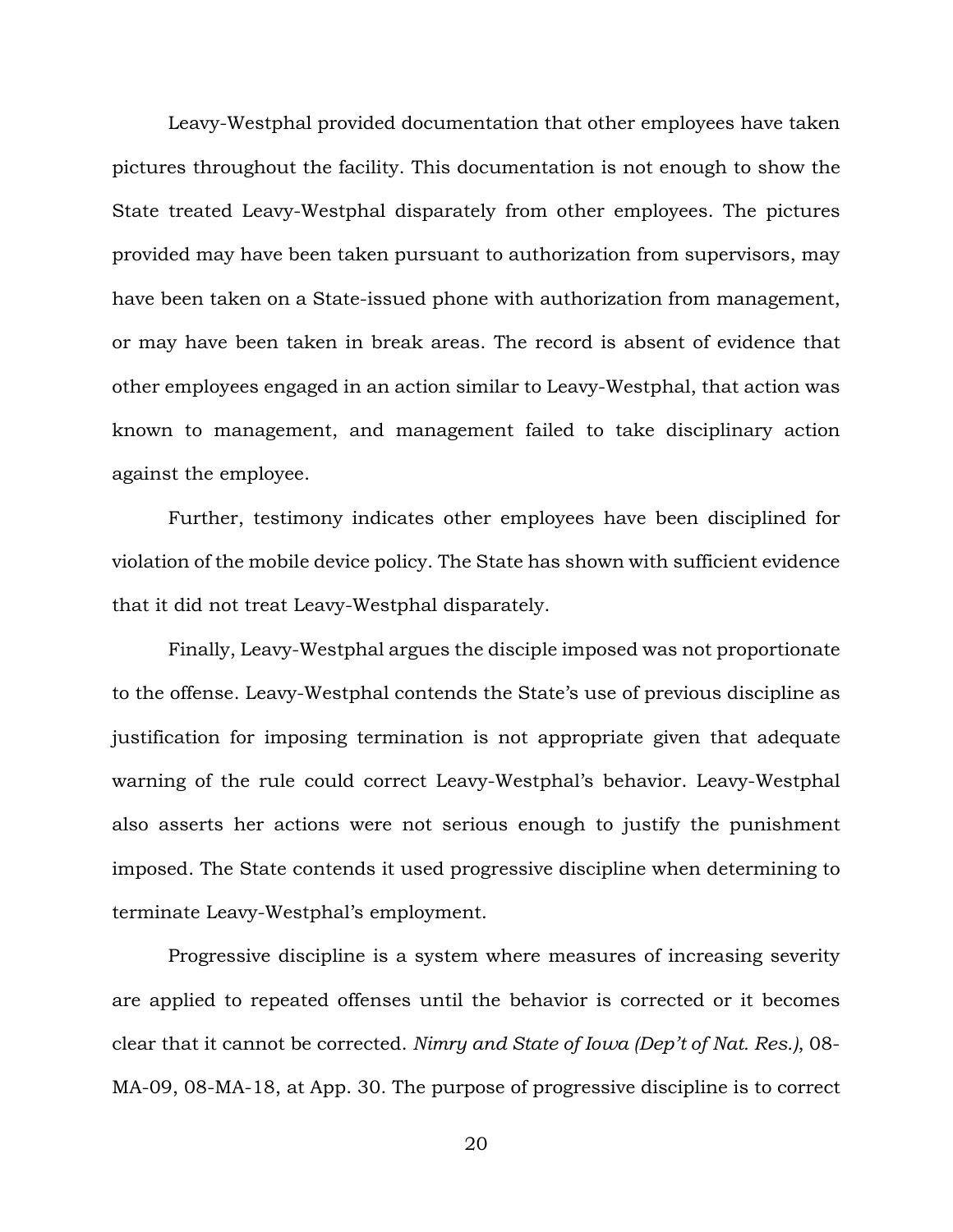an employee's behavior, rather than merely to punish the employee. *Stein and State of Iowa (Iowa Workforce Dev.)*, 2020 PERB 102304. Progressive discipline addresses employee's behavior over time through escalating penalties. When using progressive discipline, the discipline imposed should correct the unacceptable behavior of an employee and convey the seriousness of the behavior while still affording the employee an opportunity to improve. *Phillips and State of Iowa (Dep't of Human Servs.)*, 12-MA-05 at App. 16 (citing Norman Brand, *Discipline and Discharge in Arbitration* at 57 (BNA Books 1998)). Progressive discipline may be inapplicable when the conduct underlying the discipline was a serious offense. *See Phillips and State of Iowa (Dep't of Human Servs.)*, 12-MA-05 at App. 1, 13, 16-18. When determining the appropriate discipline and use of progressive discipline, PERB considers the circumstances of the case. *Hoffmann and State of Iowa (Dep't of Transp.)*, 93-MA-21, at 26.

The State contends it used progressive discipline appropriately in this case. I disagree. The State points to Leavy-Westphal's prior disciplines as proof that her behavior cannot be corrected. Leavy-Westphal received a written reprimand for an insubordination rule violation in June 2017 for her failure to fulfill a mandate for a second time. She received a one-day suspension for insubordination in September 2017 when she acted disrespectfully in the workplace. She received a three-day suspension in May 2018 and a five-day suspension in July 2018 when she was absent without proper authorization. The five-day suspension stated "this will be considered your final warning" and "[a]ny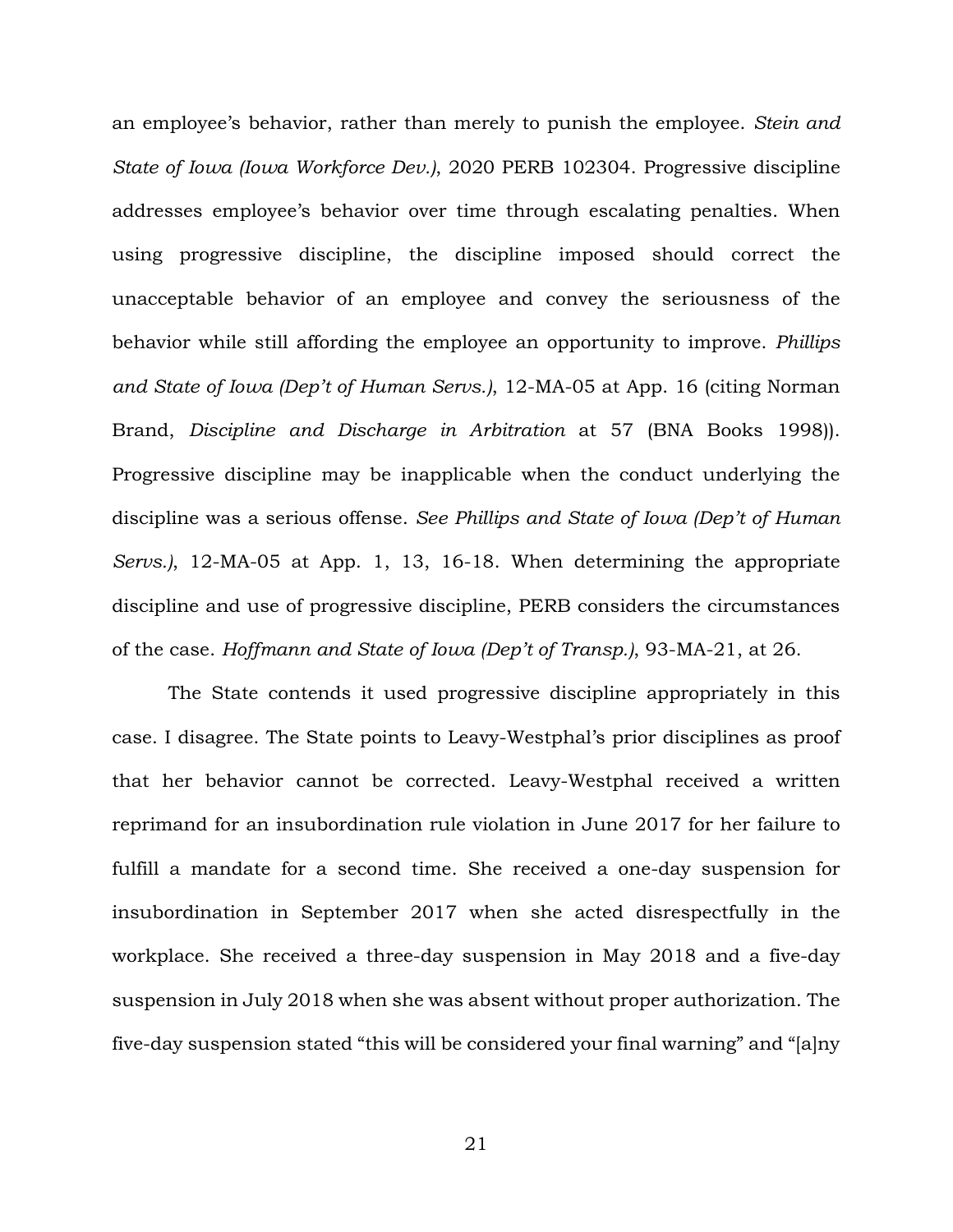further violation of Commission of Veterans Affairs Work Rules may result in further discipline up to and including discharge."

As stated above, the purpose of progressive discipline is to correct an employee's behavior, rather than to punish the employee. Thus, increasing the severity of penalties for repeated rule violations only serves that purpose when the prior actions that lead to discipline were sufficiently related to serve as notice, which allows the employee to correct their behavior. The prior disciplines must be sufficiently related to establish that more severe discipline is needed to correct the employee's conduct. *See generally* Discipline and Discharge in Arbitration 2- 90 (Norman Brand and Melissa H. Biren, eds. 3rd ed. 2015) (asserting arbitrators can and do look at whether the previous disciplines were sufficiently related to justify escalation of the penalty); *see also Wise and State of Iowa (Dep't of Human Servs.)*, 2016 PERB 10005, at App. 24–26 (finding termination too severe a discipline when Wise was not given the opportunity to correct his behavior). The prior actions that led to the previous disciplines do not need to be identical to the instant action nor do the rules the employee allegedly violated need to be identical. However, to fulfill the purpose of progressive discipline, *i.e.*, to correct the employee's behavior and convey the seriousness of the behavior, the prior discipline needs to be sufficiently related to demonstrate the employee had the opportunity to correct the behavior, and failed to do so, thus justifying the escalated penalty.

In this case, the prior disciplines are not sufficiently related to establish that discipline cannot be used as a corrective recourse. Leavy-Westphal was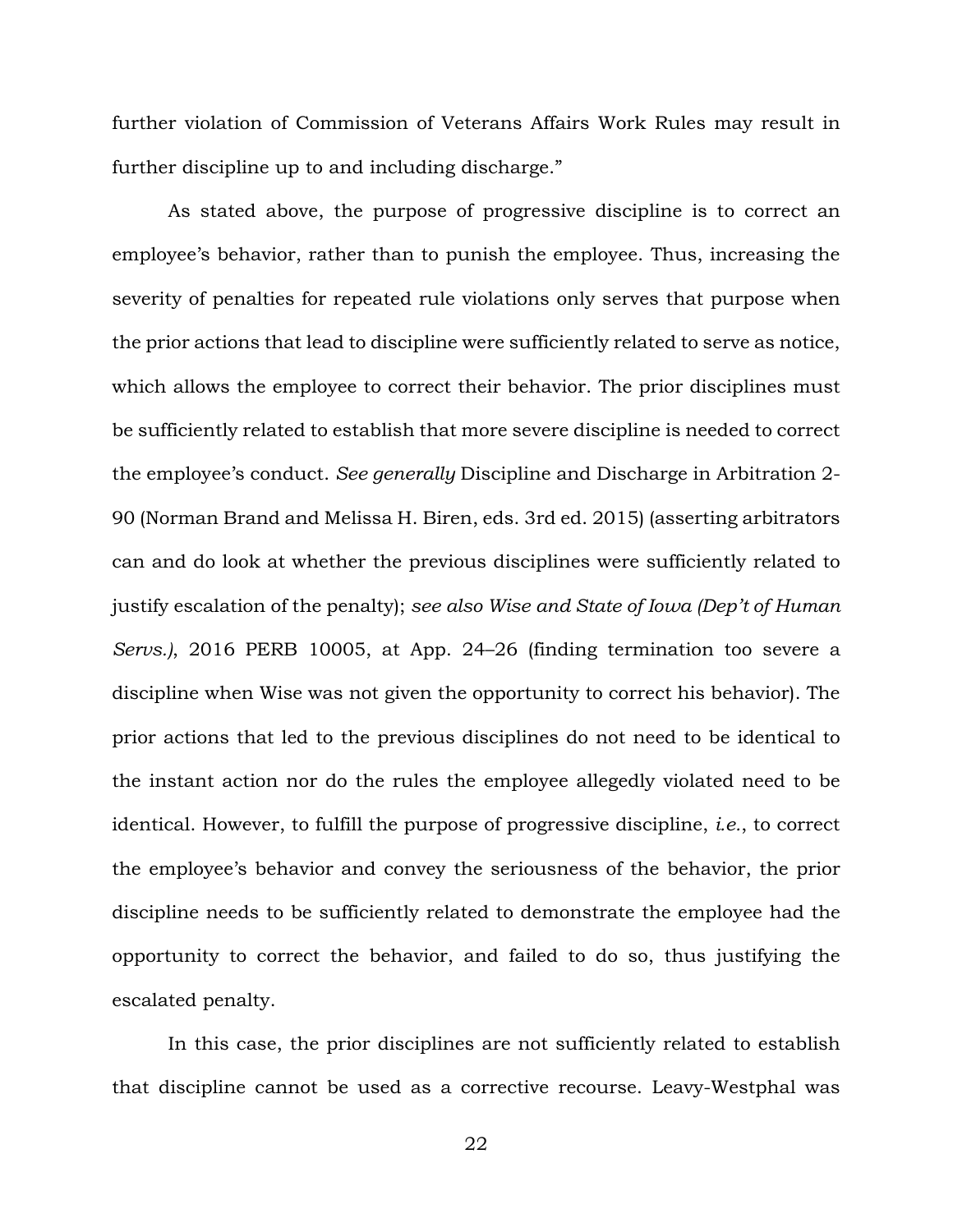previously disciplined for insubordination issues and absence policy issues. Her actions that led to the previous disciplines have no relation to the actions for which she is being disciplined in the instant appeal. Although the present appeal cites an insubordination violation, the State has not shown this violation is anything more than a derivative violation of the cell phone policy violation unlike the previous disciplines from two years prior in which Leavy-Westphal's attitude demonstrated that she was insubordinate. Leavy-Westphal did not receive any discipline related to insubordination for two years prior to the discipline at issue and her last discipline for a violation of the absence policy occurred in August 2019. The length after such discipline perhaps demonstrates that she had corrected the absence policy and insubordination issues that led to the prior disciplines. This further demonstrates that Leavy-Westphal is able to correct her behavior. The State has not shown the prior disciplines establish that Leavy-Westphal cannot correct the behavior at issue here, using a cell phone in a work area.

Further, the State has not shown that Leavy-Westphal's behavior in using the cell phone in a work area and violating the policy was willful, and therefore might demonstrate that she would not seek to correct her behavior. *See Barnard and State of Iowa (Dep't of Human Servs.)*, 2017 ALJ 100758 (stating the asserted basis for discipline was not some willful act of misconduct, but was instead a brief departure from the employee's usual behavior, which the State had not suggested could not be corrected, changed or avoided in the future by the application of a much milder form of discipline than the five-day suspension that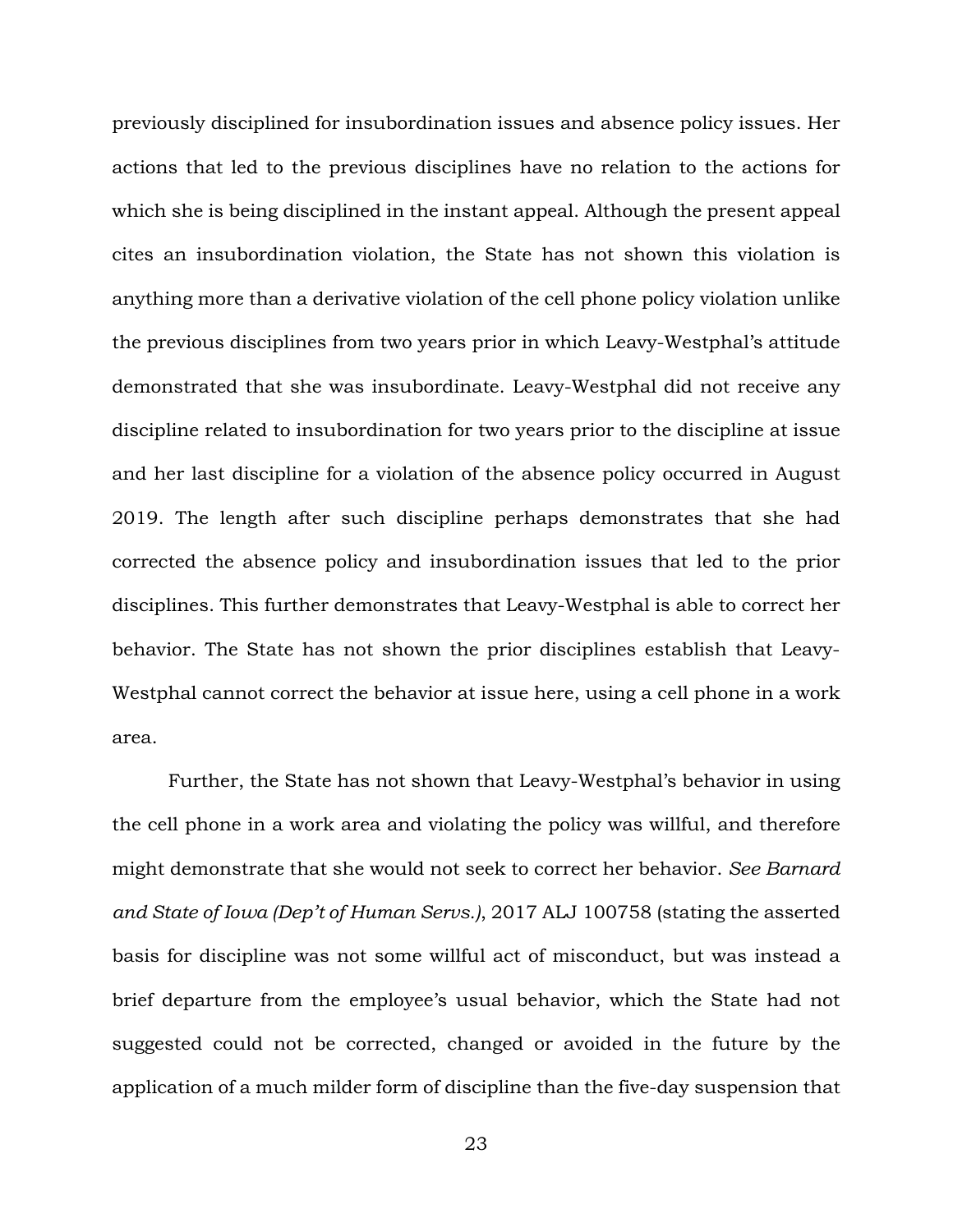was imposed). In this case, Leavy-Westphal used a cell phone without realizing she had violated IVH rules. The State has not shown that Leavy-Westphal's conduct and attitude demonstrate that she can or will not correct her behavior.

Finally, the State has not demonstrated that Leavy-Westphal's actions were so egregious that termination is the proportionate discipline to the offense at issue. Leavy-Westphal, in an attempt to remedy a situation that she felt put the residents of IVH in jeopardy, used her cell phone in a work area when she was on her break to take a picture of food she felt was not fit to serve. She did not take the picture of residents or staff. In fact, the residents were nowhere nearby when she took the picture. The record reflects that management, unbeknownst to Leavy-Westphal, had also taken a picture of the same corn. Unlike another employee who was terminated for a violation of the mobile device policy, Leavy-Westphal's picture was not degrading toward residents. Leavy-Westphal also did nothing more with the picture than text it to her own cell phone. She took the picture to report the matter to management. There is nothing so egregious in these circumstances that justify the State's termination of Leavy-Westphal's employment.

The State has not shown that Leavy-Westphal's prior disciplines were sufficiently related to the present discipline to employ escalating penalties. The State has also not demonstrated that Leavy-Westphal's action cannot be corrected with appropriate discipline. Finally, the State has not established that Leavy-Westphal's behavior was so egregious that termination of her employment was proportionate to the violation at issue.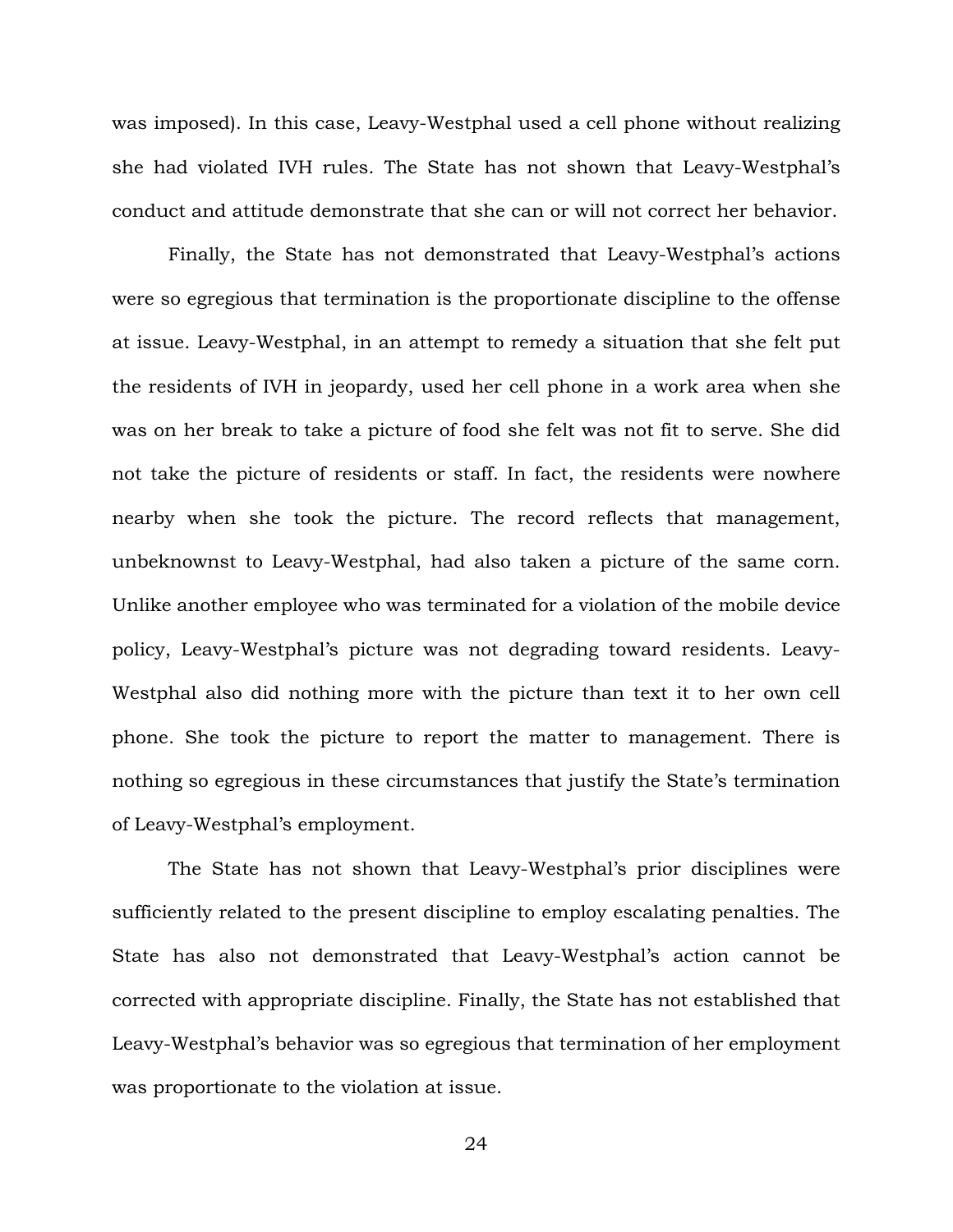Thus, I find the State has not shown just cause for Leavy-Westphal's termination, but rather has shown just cause to issue a written reprimand.

I consequently propose the following:

#### ORDER

The State of Iowa, Iowa Veterans Home shall reinstate Jennifer Leavy-Westphal to her former position (if the position still exists, and if not, to a substantially equivalent position), with back pay and benefits, less interim earnings; restore her benefits accounts to reflect accumulation she would have received but for the discharge; make appropriate adjustments to her personnel records and take all other actions necessary to restore her to the position she would have been in had she been given a written reprimand rather than having her employment terminated on August 9, 2019.

The costs of reporting and of the agency-requested transcript in the amount of \$1,146.75 are assessed against the State of Iowa, Iowa Veterans Home, pursuant to Iowa Code section 20.6(6) and PERB rule 621—11.9. A bill of costs will be issued to the State of Iowa in accordance with PERB subrule 621— 11.9(3).

The proposed decision and order will become PERB's final agency action on the merits of Leavy-Westphal's appeal pursuant to PERB rule 621—9.1 unless, within 20 days of the date below, a party files a petition for review with the Public Employment Relations Board or the Board determines to review the proposed decision on its own merits.